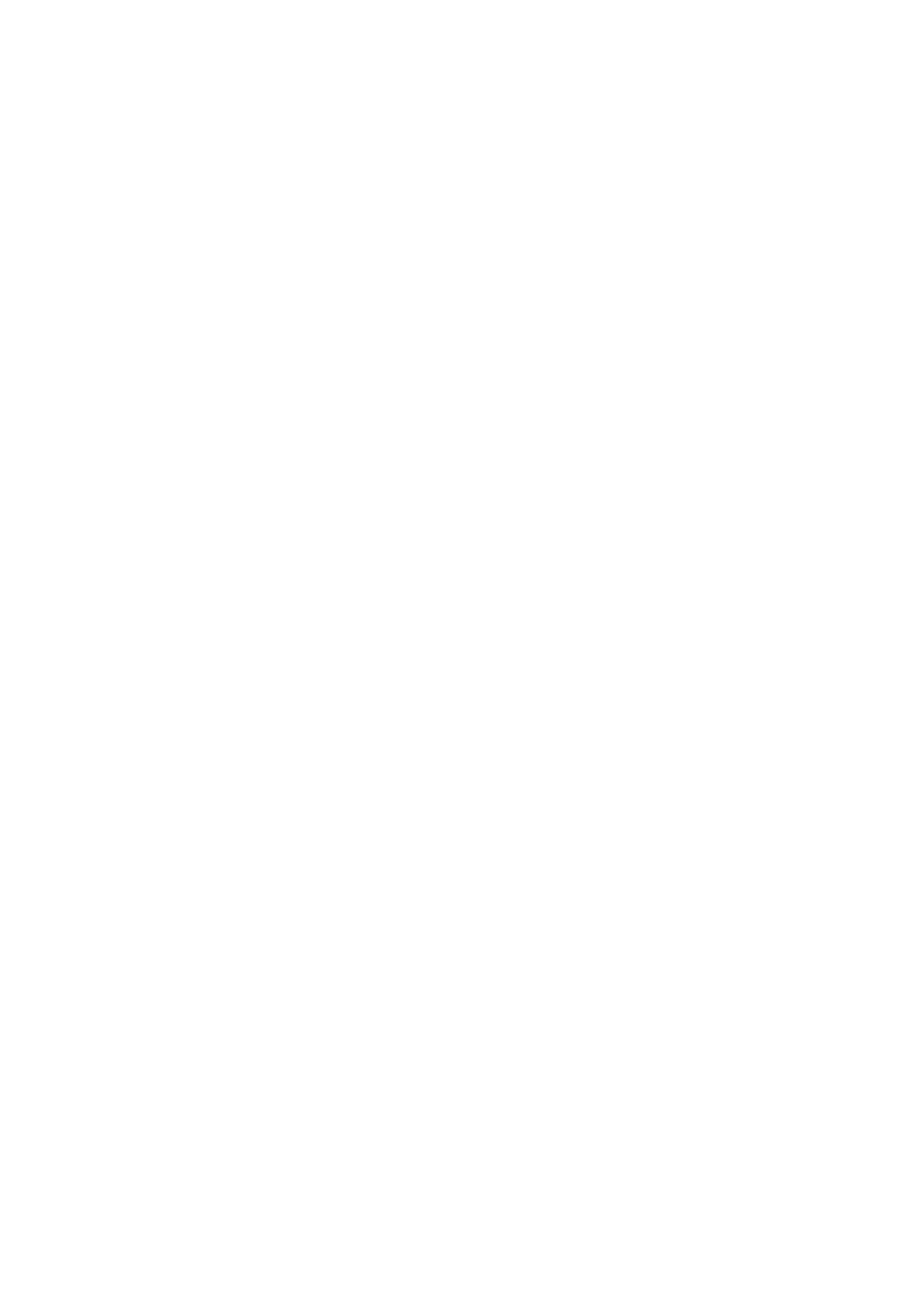

## **The voltage regulator measures and regulates the 3 phases individually, quickly and independently**

When idle, the unneeded transformer stages are bypassed. If due to high loads on the power line, the output voltage of the transformer drops below 225 V, the required transformer stages are calculated and activated via the semiconductor. The bypass of the transformers is suspended and the 230 V coil is switched onto the line voltage.

In case of an excessive input voltage, which can occur due to PV-systems, other feeders or star point shifts, especially under load, the voltage regulator can adjust the voltage, so a symmetrical output voltage of between 235 V and 225 V is always guaranteed.



The graphic on the right shows the common aluminum cross sections. The intersect with the km-line provides the greatest possible performance for a range of +/- 48 V per phase for which full regulation to 230/400 V occurs.

Example for voltage regulator +/-48 V per phase

| Cross section        | $q = 120$ mm <sup>2</sup> |
|----------------------|---------------------------|
| Line length          | $1 = 1350 \text{ m}$      |
| Intersection results | $P = 58$ kW               |

*Feel free to request detailed information. We're happy to help!*

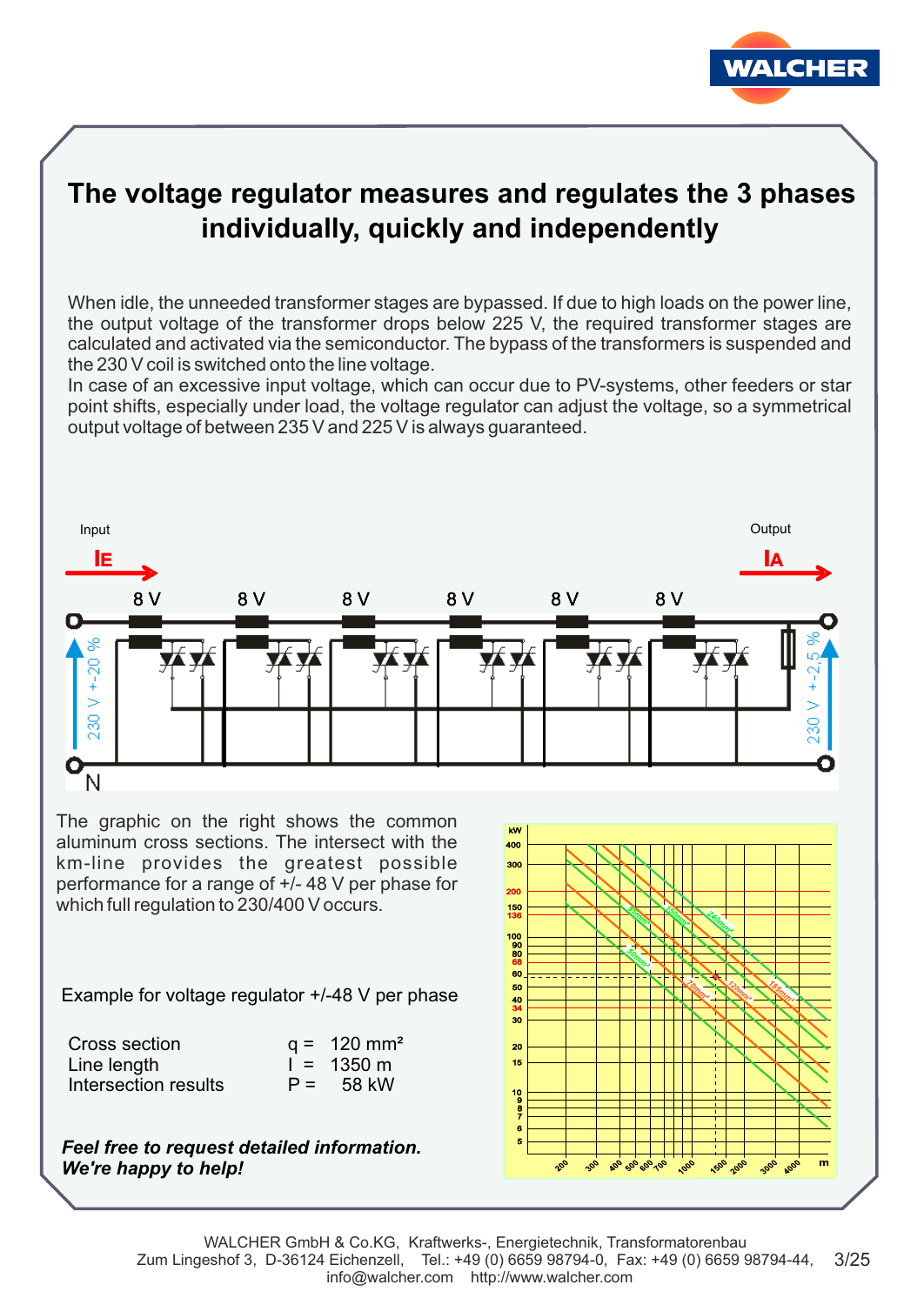

### **Long term measurement with data logger Watch32 Com.**

The above graph shows that between 9 am and 3 pm the voltage has been increased by a PVsystem, which, as well as voltage dips due to high loads, is compensated by the voltage regulator.

The graph below additionally shows the current with change of direction (import/export).

![](_page_3_Figure_4.jpeg)

The voltage regulator cannot regulate voltage fluctuations shorter than 200ms.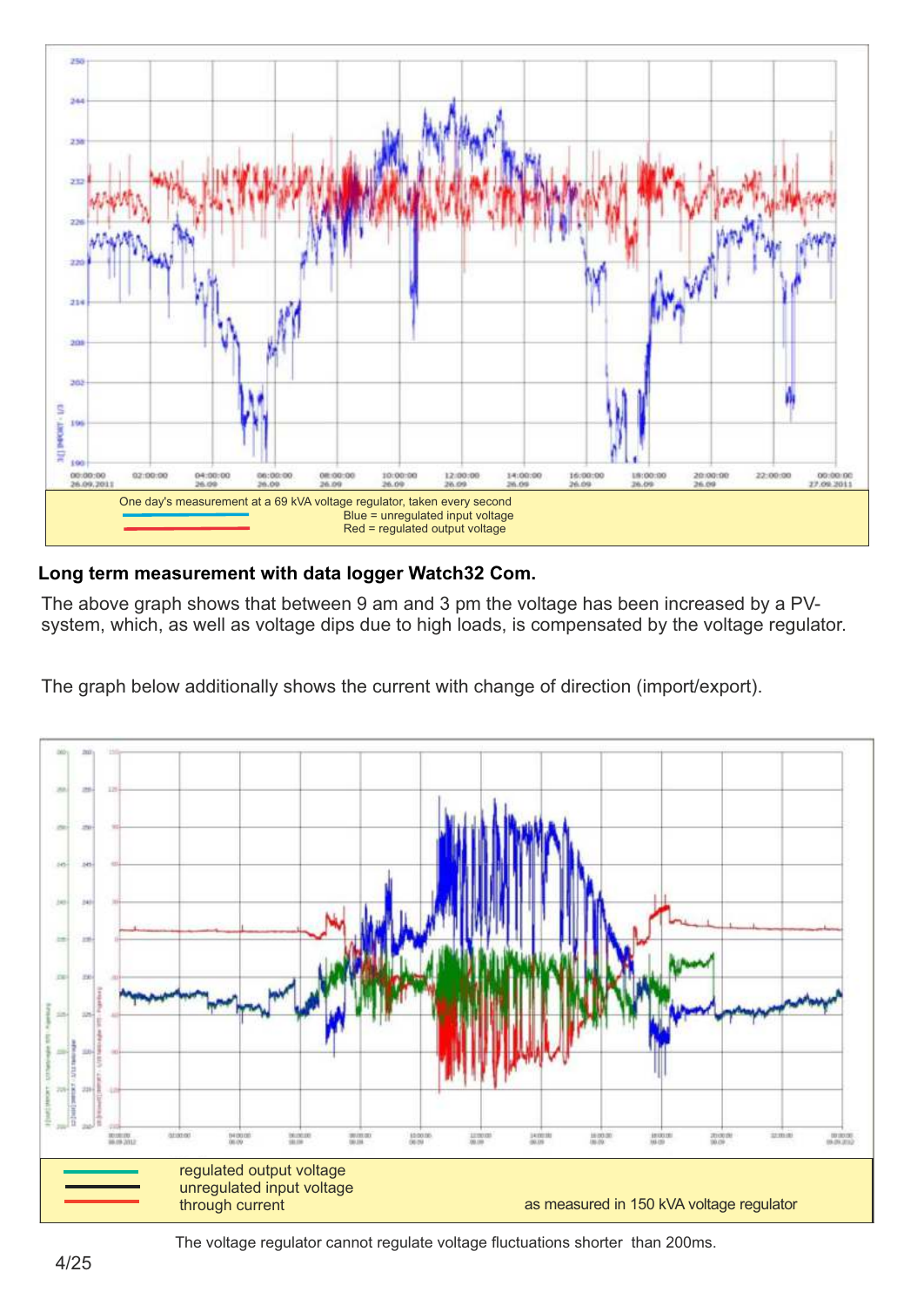# **Wirtschaftlichkeit**

![](_page_4_Picture_1.jpeg)

![](_page_4_Figure_2.jpeg)

**Comparison:** Transmission of 69 kVA (100 A) via a voltage regulator, MV 20/0.4 kV, and 950 V transmission distance

To calculate the transmission losses the following has been assumed: Voltage regulator: Type WA-NRH-69 through current 100 A Mains transformer: 100 kVA 20/0.4 kV, *Po* = 260W, *Pk* = *1750W* 2 isolating transformers 950/400 V, 75 kVA *Po= 210W, Pk=1450W* Line: Length 1000m NAYY 4x 150mm²

### **Conclusion: Because of its low idle losses the voltage regulator is the most economic form of transmission for feeder lines with up to 1200 hours of use**.

950 V transformers, on the other hand, are more economic after about 2900 hours of use, but a permanent drop in voltage under a load has to be accepted.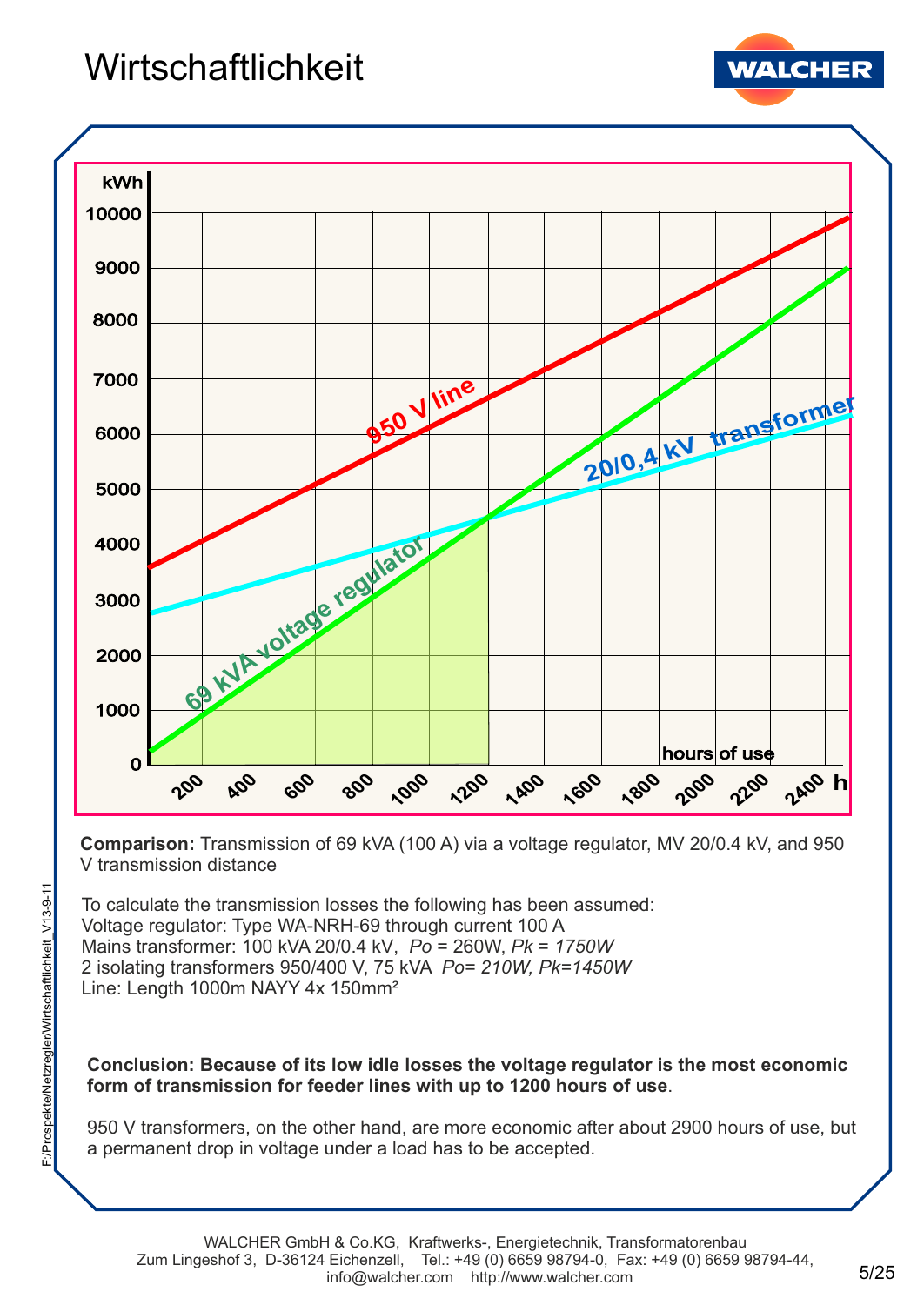![](_page_5_Picture_0.jpeg)

# Voltage curve with voltage regulator or 950 V transformers

![](_page_5_Figure_2.jpeg)

As can clearly be seen by comparing A and B, supporting the voltage with two 950 V transformers can only be seen as a conditional solution, as the voltage drop is only reduced by 58%.

Using a voltage regulator instead, fully compensates for any voltage drop on the respective phase.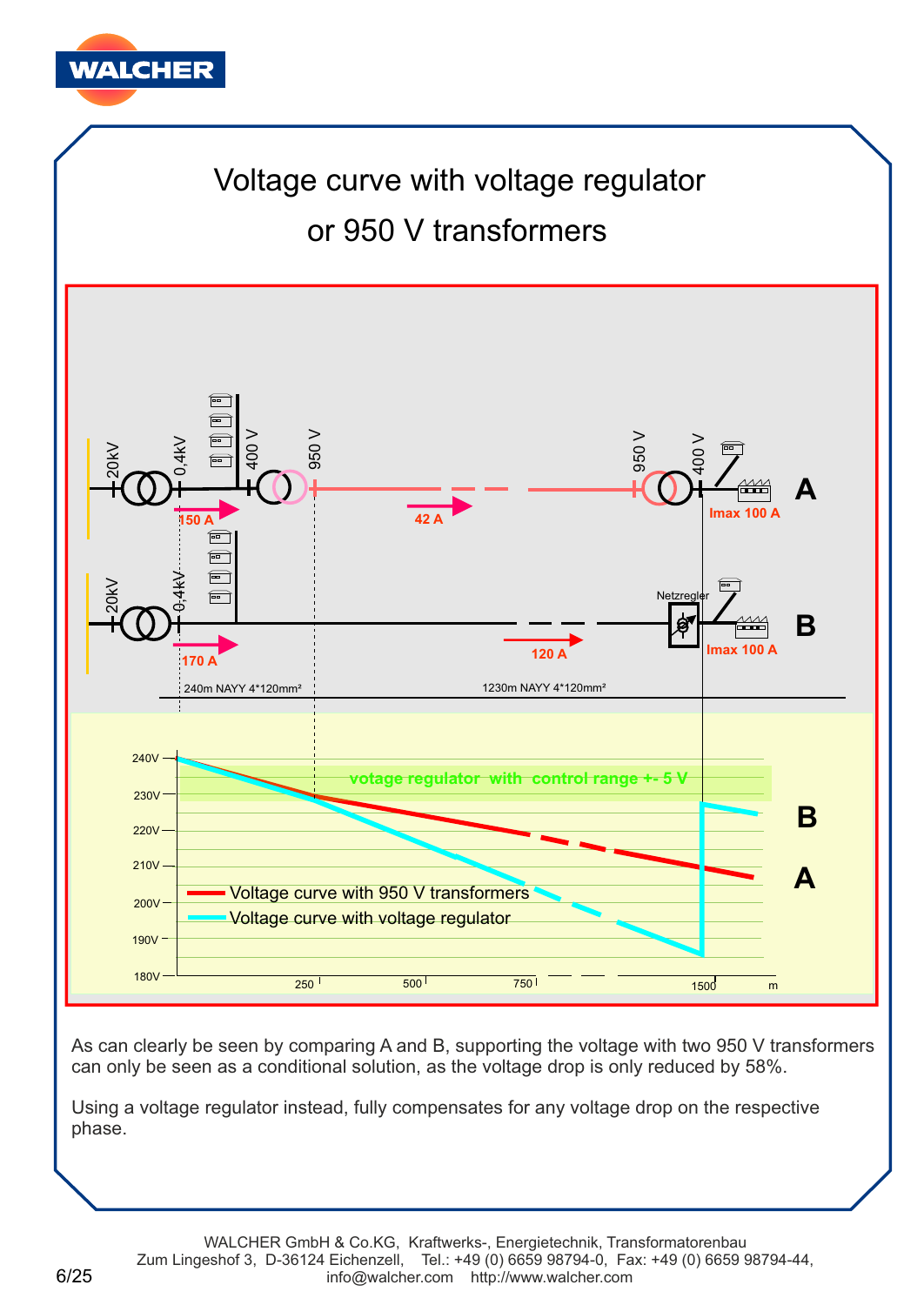![](_page_6_Picture_1.jpeg)

The diagram shows the possibilities to load NAYY lines by using a voltage regulator with a control range of 6 x 6 V steps (36V/phase)

For the calculation, it was assumed that at the end of the line, after the voltage regulator, the output voltage gets adjusted to 230 / 400V.

The calculation is based on a cos-phi of about 0.9.

The transmissible power can be further increased by using a voltage regulator with pre amplifier or 8 V steps, which can result in control ranges of +48 V or 64 V per phase.

See diagrams +48V and +64V

![](_page_6_Figure_7.jpeg)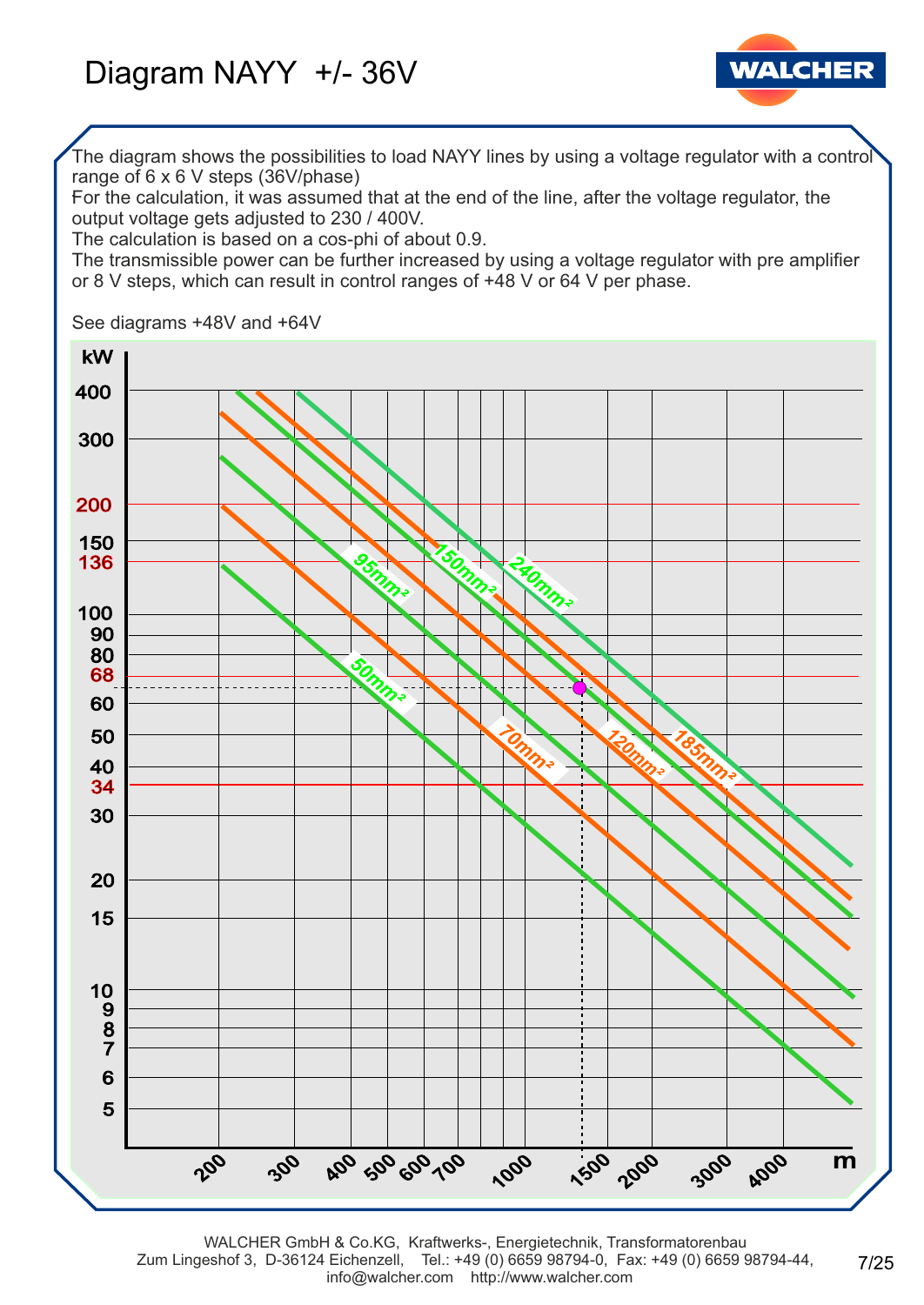![](_page_7_Picture_0.jpeg)

![](_page_7_Picture_1.jpeg)

. range of 6 x 8 V steps (48V/phase) The diagram shows the possibilities to load NAYY lines by using a voltage regulator with a control

For the calculation, it was assumed that at the end of the line, after the voltage regulator, the output voltage gets adjusted to 230 / 400V.

The calculation is based on a cos-phi of about 0.9.

The transmissible power can be further increased by using a voltage regulator with a pre amplifier, which can result in control ranges of 64 V per phase.

See diagrams +64V

8/25

![](_page_7_Figure_7.jpeg)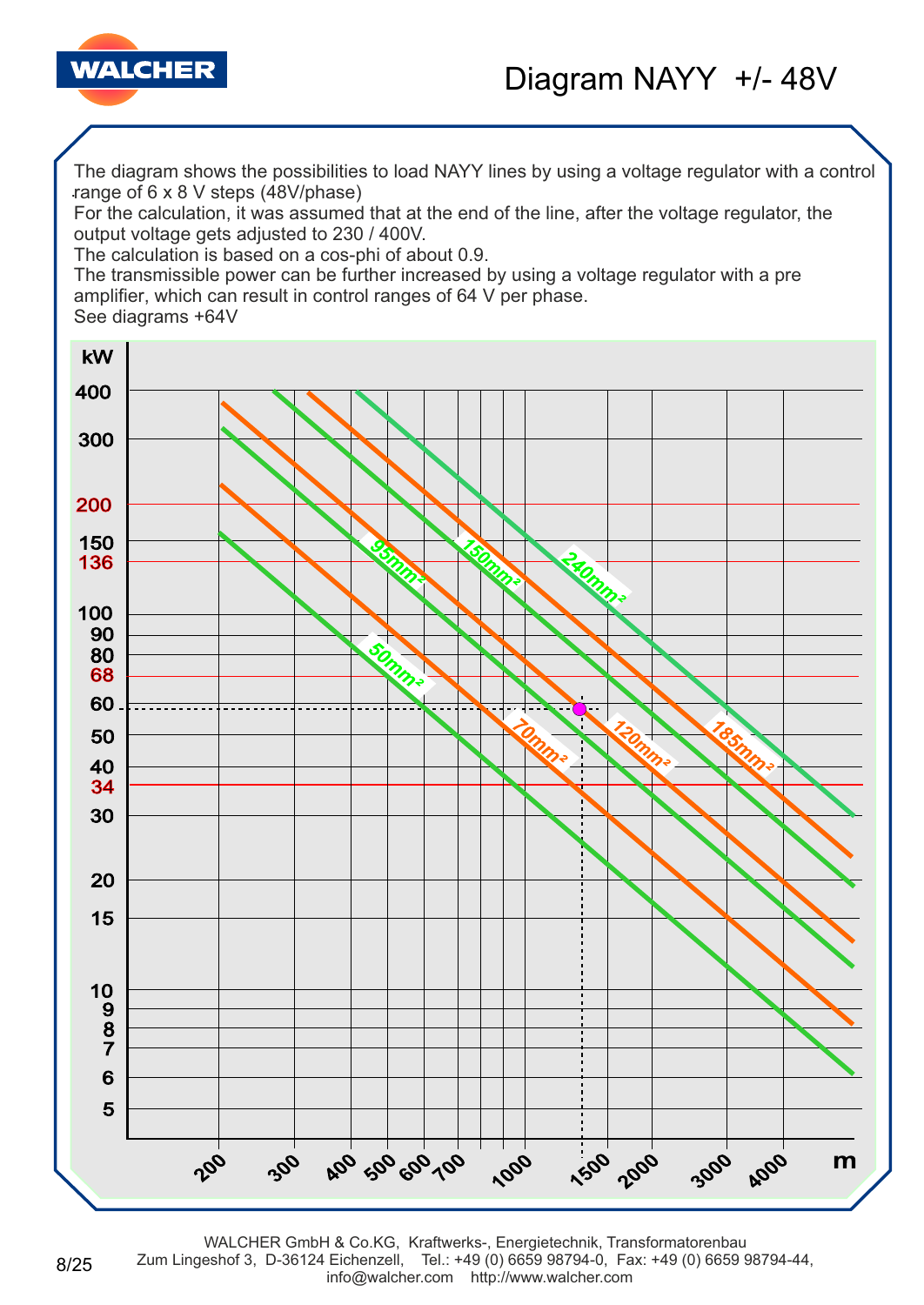# Diagram NAYY + 64, -48V

![](_page_8_Picture_1.jpeg)

The diagram shows the possibilities to load NAYY lines by using a voltage regulator with a control range of 6 x 8 V steps and a pre amplifier of 16V (64V/phase)

. output voltage gets adjusted to 230 / 400V. For the calculation, it was assumed that at the end of the line, after the voltage regulator, the

The calculation is based on a cos-phi of about 0.9.

The transmissible power can be further increased by using voltage regulators with further pre amplifiers.

![](_page_8_Figure_6.jpeg)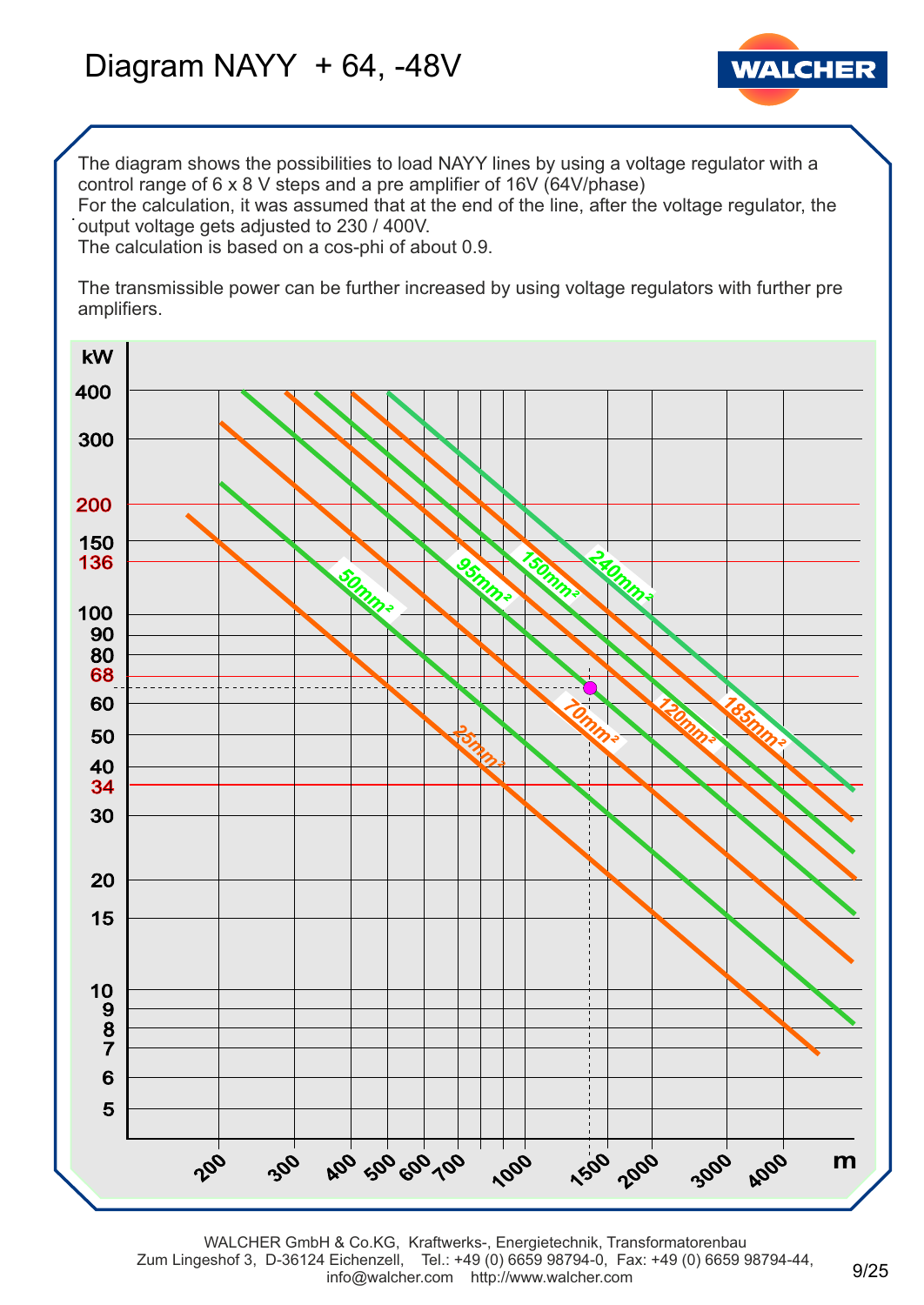![](_page_9_Picture_0.jpeg)

## **Design and mode of operation**

The voltage regulator is designed to compensate for any voltage drops or excessive voltage on the LV network and keeping the voltage output at a constant level of +/-5V or +/- 6V, depending on the size of the transformers.

The Walcher voltage regulator was originally developed in 1959 and due to its weatherproof design is suitable for installation outdoors.

The most common models are designed for through currents of 50 A to 630 A. The control range usually amounts to +/-36V or +/-48V per phase with 6 steps of 6V or 8V per phase.

### **Voltage regulators with a reduced control range: Type WA-NRE-red**

According to VDE-AR-N 4105, the voltage fluctuations caused by generating plants with a grid connection to an LV network cannot exceed +3% on any given connection point in comparison to the voltage in the same network without generating plants.

Therefore, to be cost efficient, it is usually sufficient to install a voltage regulator with a reduced control range of +/- 16 V per phase or alternatively +/-20 V per phase.

Should you be experiencing any problems in your network, do not hesitate to contact us for a free consultation.

### **Design of the voltage regulator**

Every three-phase current voltage regulator consists of three independently regulated transformer cascades. The output voltage is consistently monitored. In the case of voltage fluctuations, the difference is calculated and will be regulated in just one step, whereby standard regulating periods of 250-300 ms are achieved. Alternatively, the voltage regulators can be delivered with a regulating speed of 70-120ms.

The individual transformers are operated via solid-state relays, which practically reduces the noise outside the cabinet to zero.

Unneeded transformers are short-circuited on the primary side (230V coil). By this shortcircuited transformers do not have magnetization losses at all, which further increases the efficiency of the voltage regulator.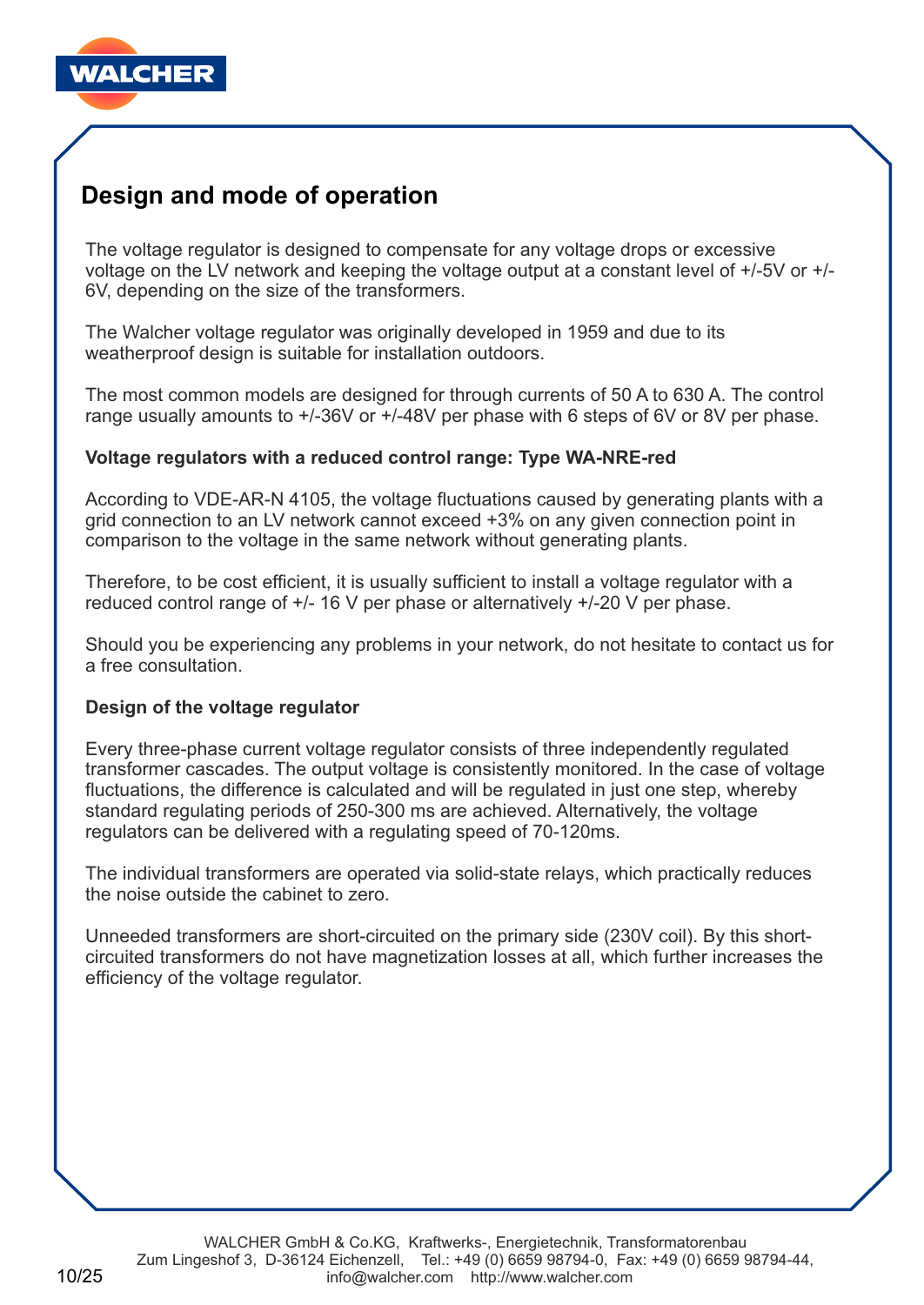![](_page_10_Picture_0.jpeg)

## Load-dependent setpoint correction

![](_page_10_Figure_2.jpeg)

![](_page_10_Figure_3.jpeg)

Alternatively, the voltage regulator can be equipped with a load-dependent software for power measurement.

This is particularly interesting if there are further remote consumers after the voltage regulator. Because further voltage fluctuations occur after the voltage regulator due to impedances on the line, the voltage regulator can be parameterised to fully or partly compensate these (dU). For low loads, there will, therefore, be a smaller dU at the voltage regulator output.

![](_page_10_Figure_6.jpeg)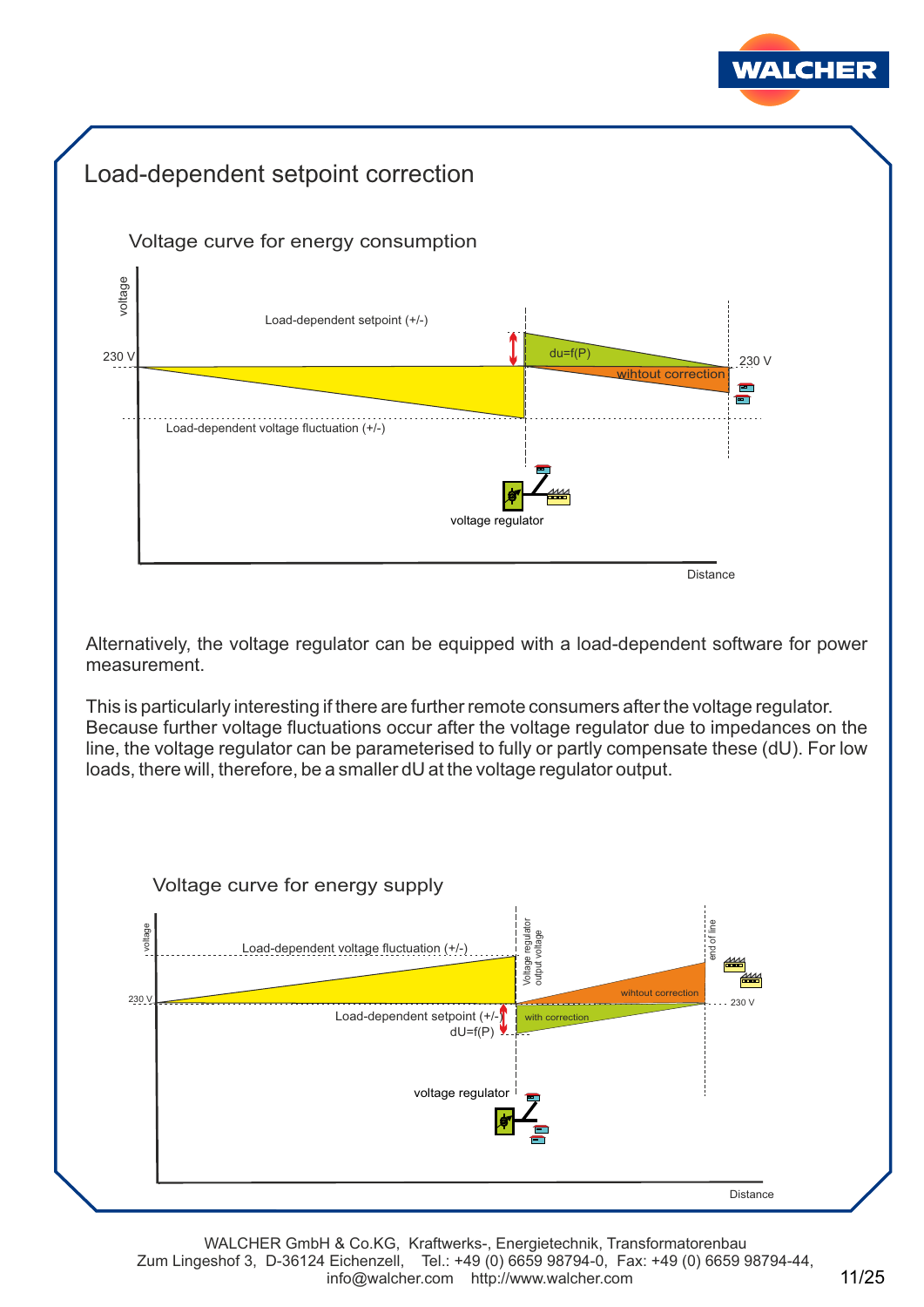![](_page_11_Picture_0.jpeg)

# Voltage regulator details

![](_page_11_Picture_2.jpeg)

Front and rear view of a 4 door voltage regulator, prepared for installation on a concrete base

![](_page_11_Picture_4.jpeg)

### **Voltage regulator for installation on a foundation base**

The pictured 4 door voltage regulator (GFK) with 8V steps is used for a throughput power of 150 kVA or more.

Smaller voltage regulators and types with a reduced control range (WA-NRE-red) are delivered with two doors.

The upper picture shows the electronic control unit of a 150 kVA voltage regulator.

All parts are designed for an ambient temperature of -25°C to  $+45^{\circ}$ C.

The lower picture shows the power section with 6 transformers per phase, respectively.

Connecting the voltage regulator is very simple. It is just coupled into the open line, which means only the incoming and outgoing cable have to be opened once.

The connection clamps are designed for a cable cross section of 3 x 300 / 150mm² max..

The voltage regulator can always be taken off the network by activating the bypass disconnector.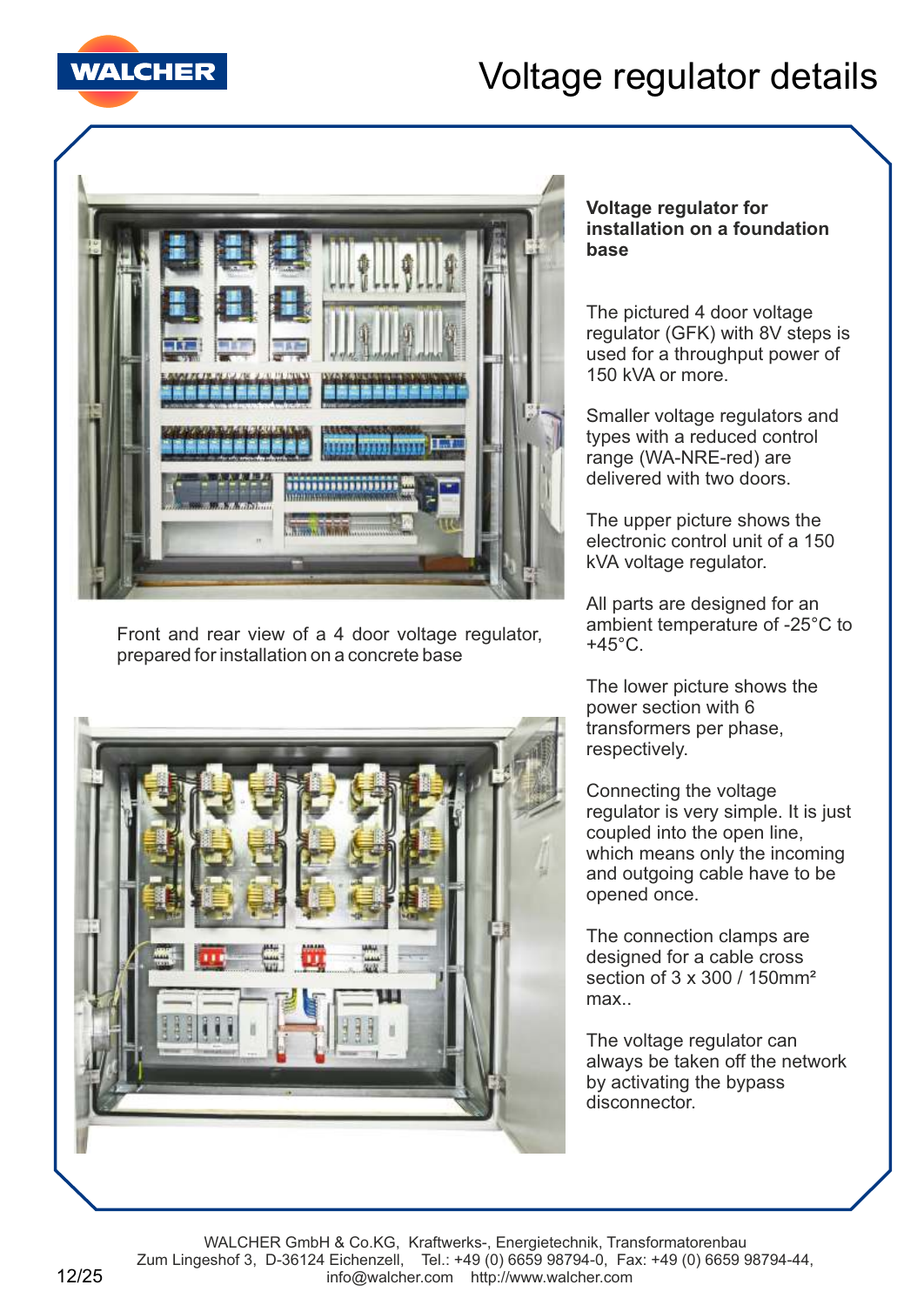![](_page_12_Picture_0.jpeg)

![](_page_12_Picture_1.jpeg)

**Voltage regulator WA-NRE-F92**

![](_page_12_Picture_3.jpeg)

## **Voltage regulator WA-NRE-M69**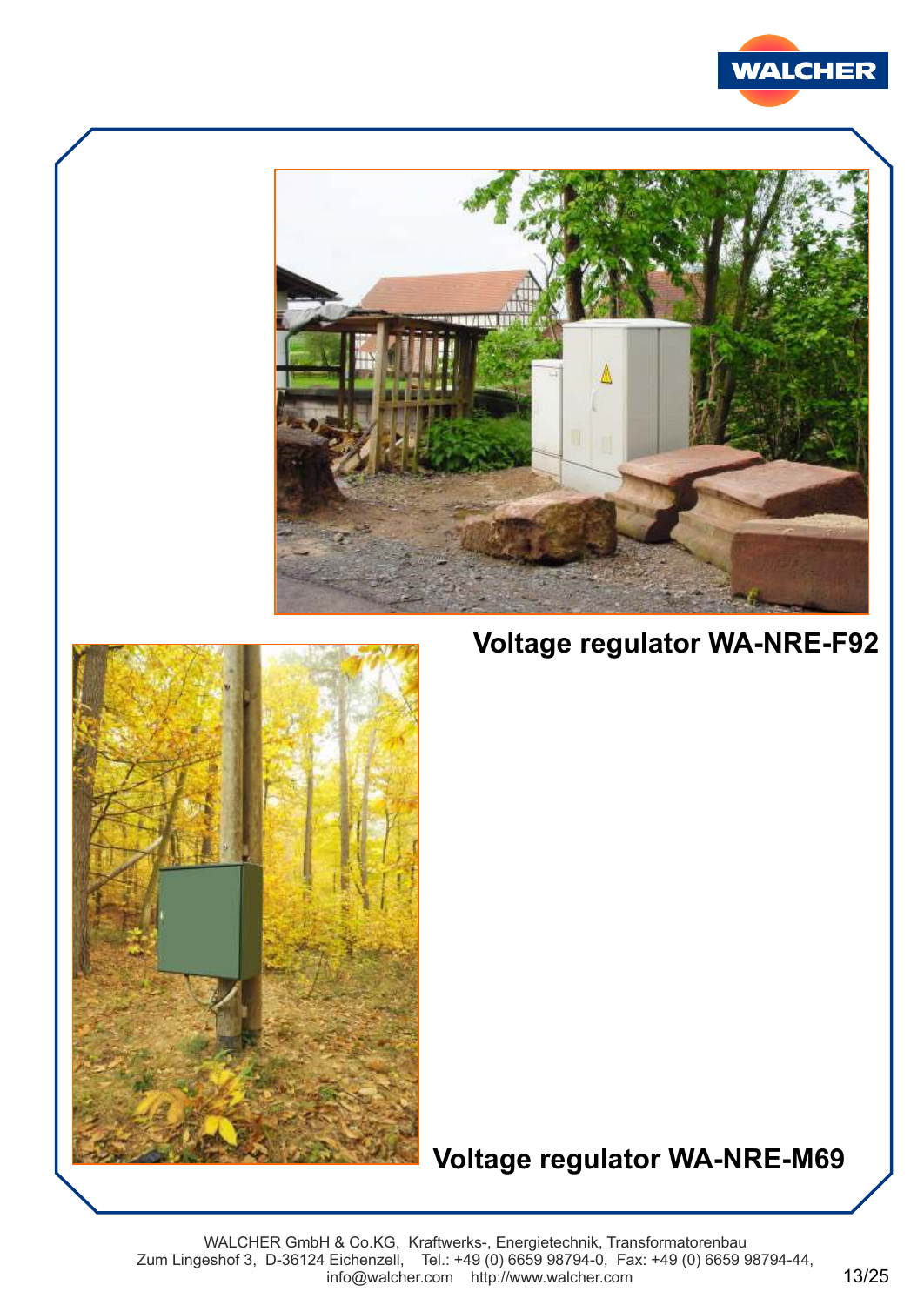![](_page_13_Picture_0.jpeg)

![](_page_13_Figure_2.jpeg)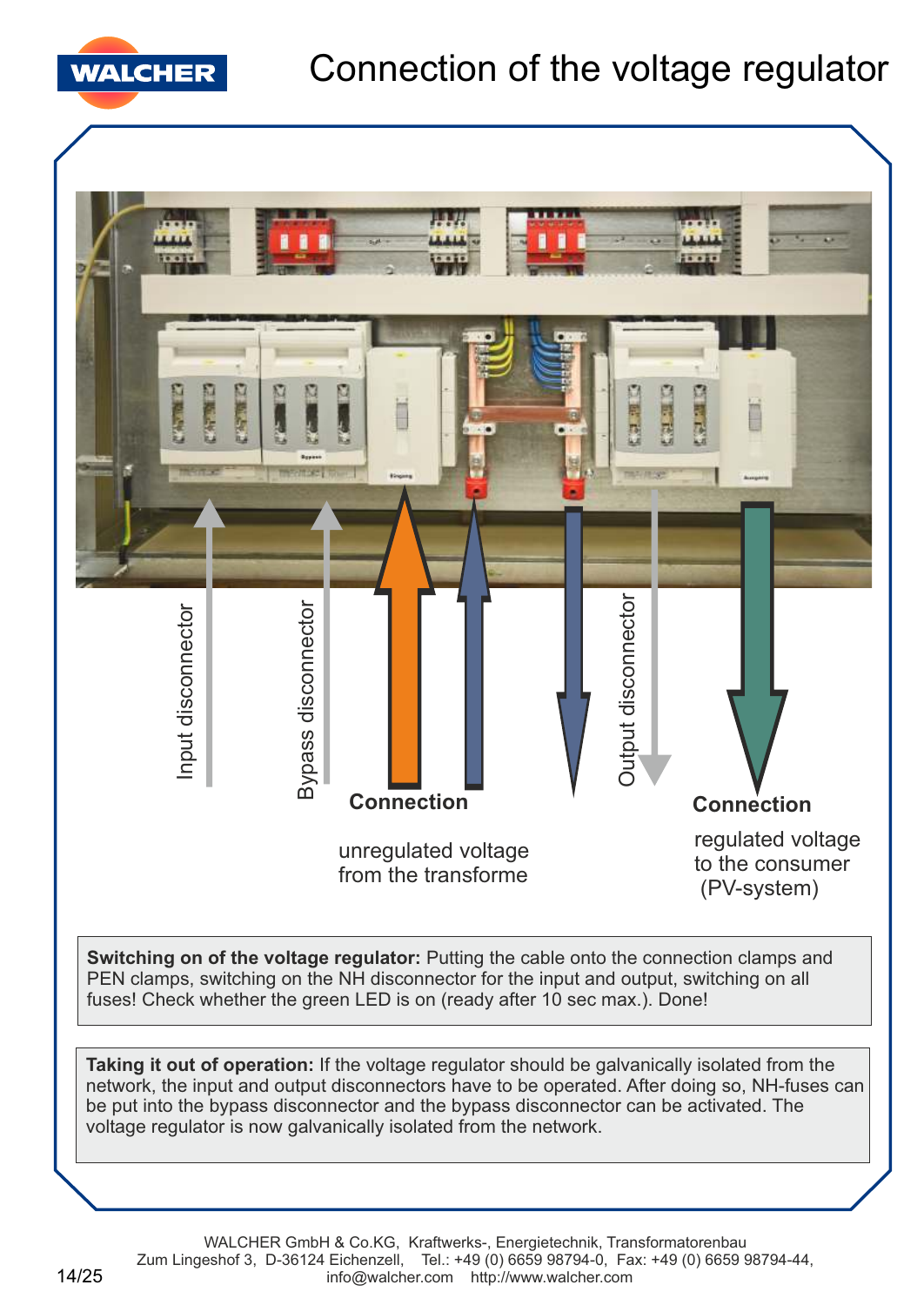# Status request

![](_page_14_Picture_1.jpeg)

For a status request you can access the control unit of the voltage regulator via the ethernet port.

A detailed description can be found in the manual. The following information can be retrieved:

#### **Status overview**

The status of each switching step can be seen in a table. Thereby a conclusion of the control mode and the life expectancy can be made.

#### **Parameter**

The set parameters can be seen and changed. The following parameters can be changed:

Nominal voltage [V]: 230

Dead zone +/- [V]: type dependent either 3,5,6 or 8 Delay time: 200ms (shown as T#200ms)

#### **Phase voltage**

Display of 3 phase voltages at the voltage regulators output (regulated side). These must be within the set dead zone when in operation.

### **Fault reports**

| @ IR MEMOU-Attacked and U.S.A.             | $7 + 1$                                      | OF C. BURSEAU                  | 1.4.4 |
|--------------------------------------------|----------------------------------------------|--------------------------------|-------|
| (8 Mediterrale Garagements   Watsorkin Kin | Martin AV 17 Marmonia M2 448303 Robert ALLAR |                                |       |
|                                            |                                              |                                |       |
|                                            |                                              |                                |       |
|                                            |                                              | Netzregler Störungsmeldungen   |       |
|                                            |                                              | <b>WALCHER</b>                 |       |
| <b>SMIN</b>                                |                                              |                                |       |
| Drakshead Monney L.L.                      |                                              |                                |       |
| Disksbeat Mercury L.J.                     |                                              |                                |       |
| Distributed Message L.9                    |                                              |                                |       |
| <b><i><u>Relative Editional</u></i></b>    |                                              |                                |       |
| Schulterfull [.]                           |                                              |                                |       |
| Scholarshill E.2                           |                                              |                                |       |
| Schulterfell L1                            |                                              |                                |       |
| Sidedosemal: 117 amplost                   |                                              |                                |       |
| Sidenbautrack-21.1 migribid                |                                              |                                |       |
| Sichesbetratute 3 L1 accepted              |                                              |                                |       |
| Sichedunivatals 4 L1 assessed              |                                              |                                |       |
| Sichebetratal: 513 asspitet                |                                              |                                |       |
| Sübebetrinde 613 anspiter                  |                                              |                                |       |
| Sidinbuitsmak 11.2 asspites                |                                              |                                |       |
| Sichidatestale 212 assassion               |                                              |                                |       |
| Scholatotal: 312 augstor                   |                                              |                                |       |
| Sickebakend: 412 angelost                  |                                              |                                |       |
| Scholysteral: 712 augston                  |                                              |                                |       |
| Schedutsingh 61.2 imagebot                 |                                              |                                |       |
| bichistumate 11.3 asspelost                |                                              |                                |       |
| Skhedustonak 21.1 seigebort                |                                              |                                |       |
| Nickerlocksmalt 3 L3 asseption             |                                              | All faults are displayed here. |       |
| <b>Tickedustungl: 41.1 augustor</b>        |                                              |                                |       |
| lidebatomic 5 L1 muntor                    |                                              | $1 =$ ongoing faul             |       |
| Tacketokunal: 61.1 accuricos               |                                              |                                |       |
| Derspanning ARW AC singelist               |                                              | $0 = no$ fault                 |       |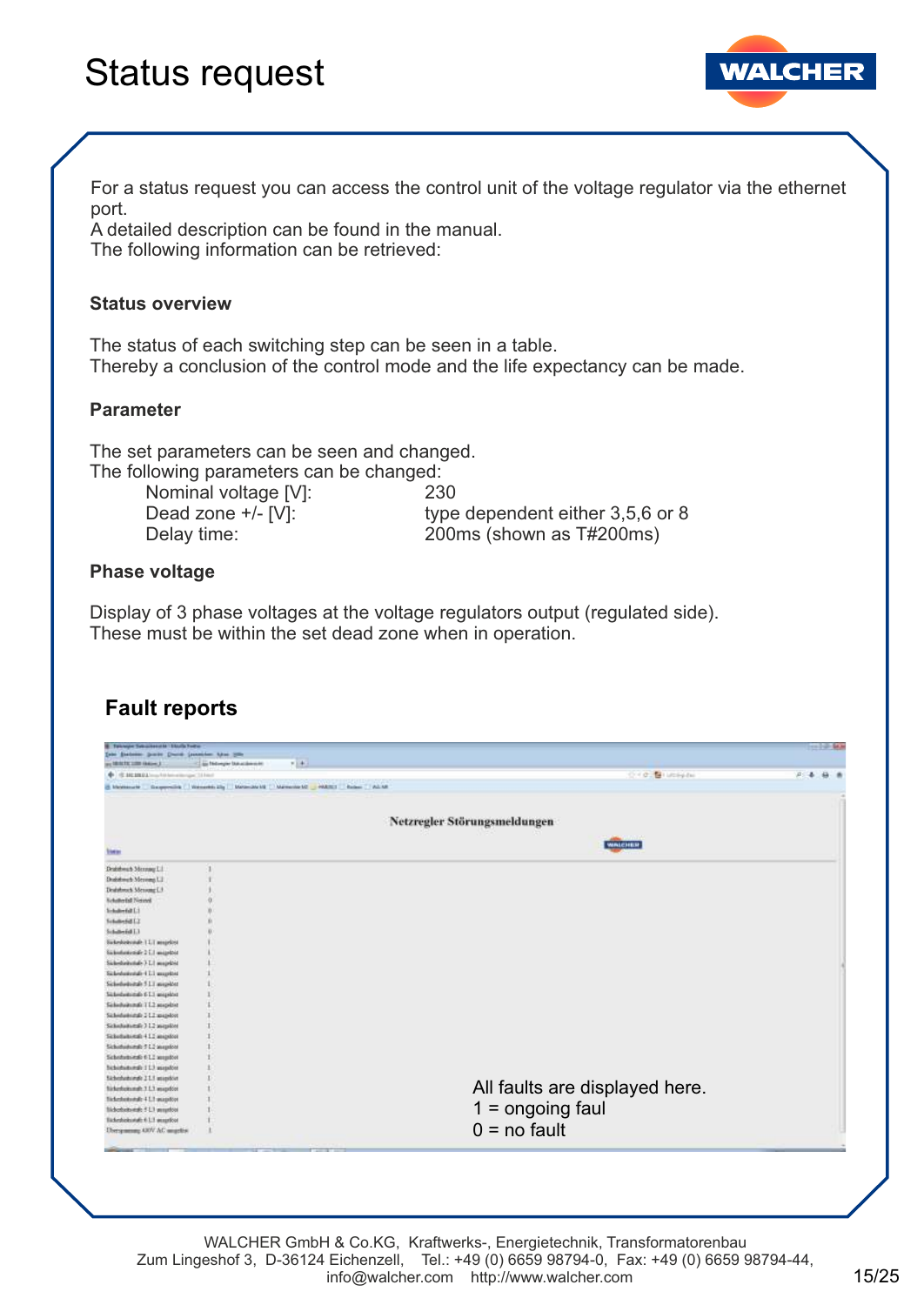# Voltage Regulator Type WA-NR red...

For shorter spur lines the standard control range of +/-36 V per phase or higher is not always needed.

**WALCHER** 

For these cases, the cost-efficient type WA-NR red was developed by Walcher.

By using two coordinated transformers, 4 individual steps per phase can be regulated upwards or downwards.

A 4 V and a 12 V transformer are used as standard, which results in a control range of +/-16 V per phase. The voltage is regulated in 4 V steps.

The dead zone, for which the voltage regulator does not regulate the voltage, in this case, is  $230$  V  $+/- 3$  V.

![](_page_15_Picture_6.jpeg)

This simplified approach drastically reduces the price of this range.

Greater control ranges can be achieved by adjusting the transformers. By using 5.8 V per step a control range of +/- 10% can be achieved.

![](_page_15_Figure_9.jpeg)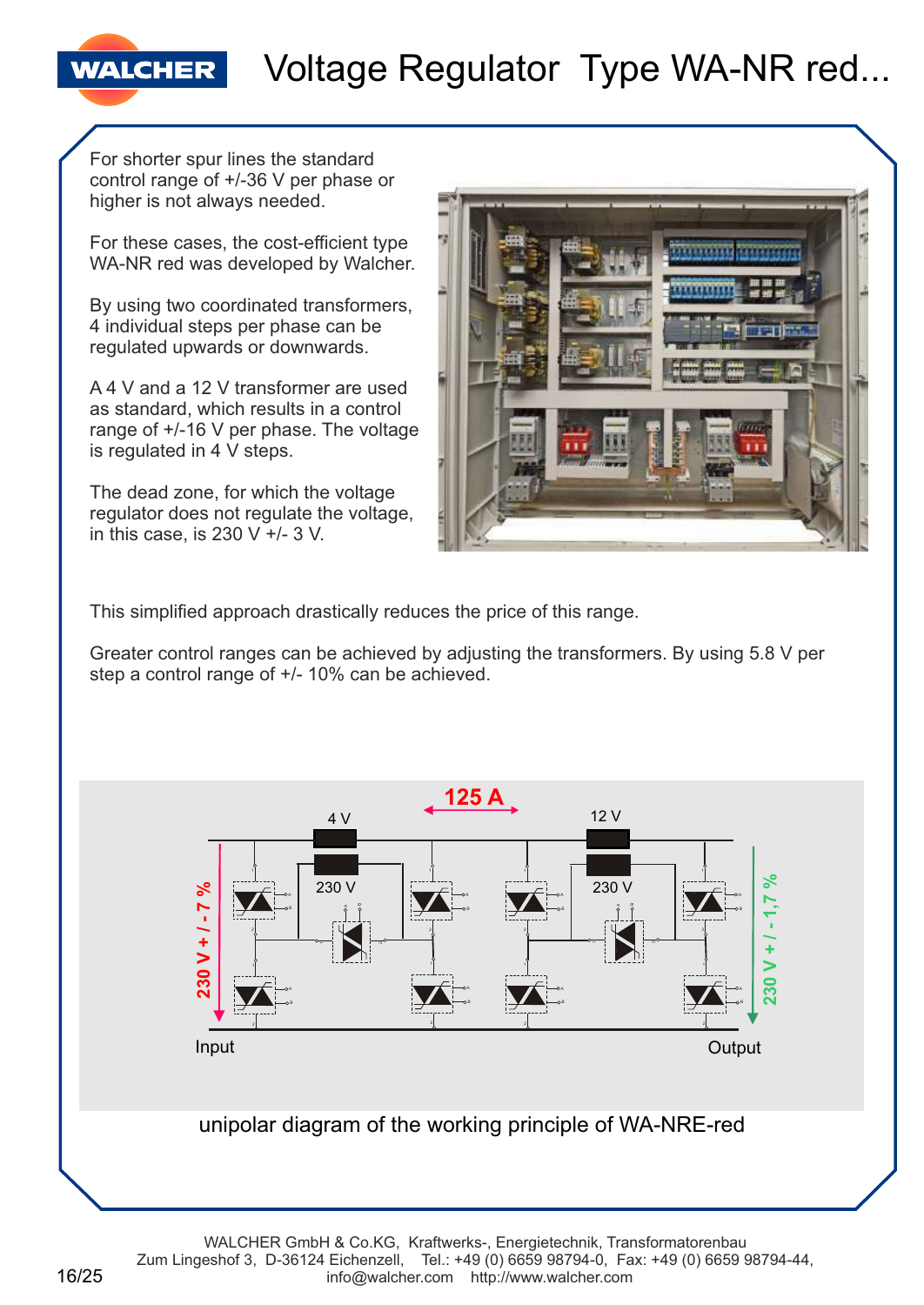![](_page_16_Picture_1.jpeg)

The voltage regulator is internally monitored by the SPS. Fault reports are shown in plain texts via the respective HTML site and can be displayed via browser or external laptop.

### **Remote control unit for 104-protocol**

![](_page_16_Picture_4.jpeg)

Alternatively, GSM router can be installed within the voltage regulator to retrieve technical information. The parameterisation can be changed via the 104-protocol.

Additionally, the 3 regulated output voltages L1 to L3, as well as the currently active transformers, can be displayed.

Furthermore, any fault reports are being sent to the control room.

### **Option: Remote monitoring via signal contact and watchdog relay**

Fault messages are available to the SPS as a control signal and if necessary can be sent to a watchdog relay, independent from the SPS (order option).

For signaling to the control system, this relay provides a potential-free fault signaling contact.

At the same time, the relay monitors the "OK state" of the SPS and, in the event of an SPS failure, issues a fault message as a potential free contact.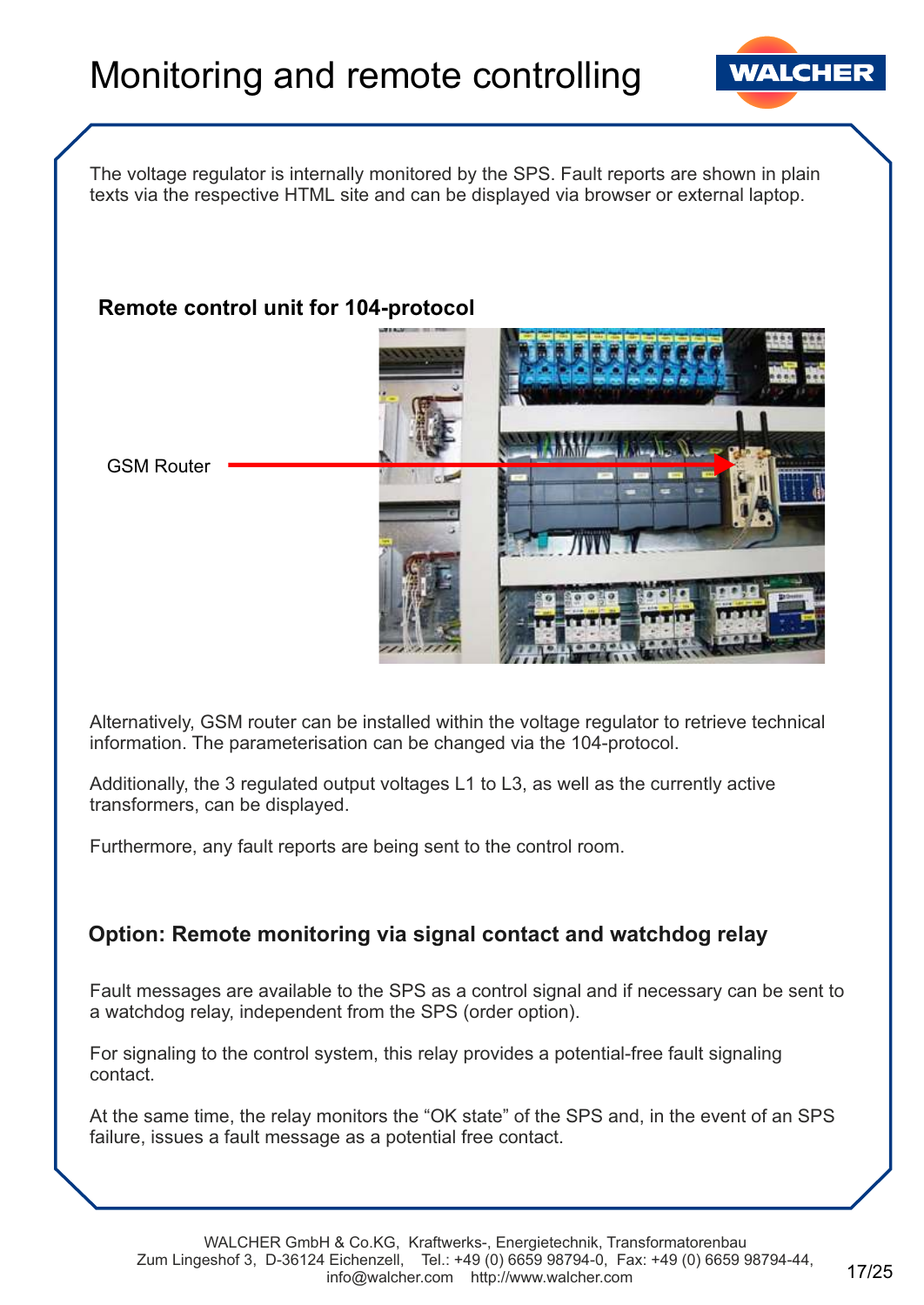![](_page_17_Picture_0.jpeg)

# Cabinet M – for mast mounting

![](_page_17_Figure_2.jpeg)

The cabinet is designed to be mounted on a mast or lattice mast. Two mast clamps are included in the scope of delivery to allow easy and quick mounting.

It is advised to secure the mast clamps and the cabinet by using appropriate screws or bolds to avoid it falling off or getting out of place.

There can also be u-profiles be mounted on the attachement brackets or the cabinet itself to allow installation on a wall.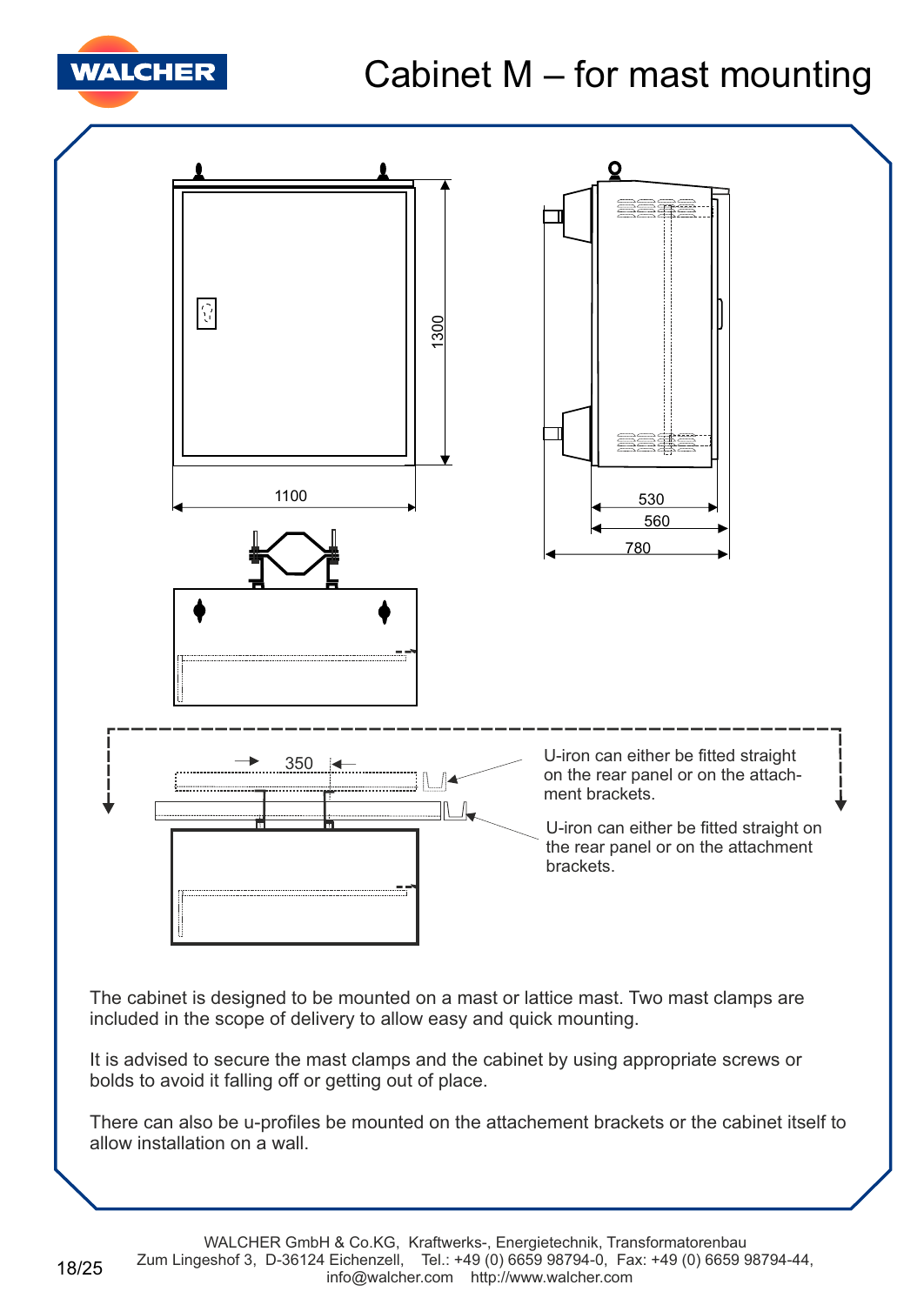# Cabinet F – for foundation base

![](_page_18_Picture_1.jpeg)

![](_page_18_Figure_2.jpeg)

Material: Fibreglass reinforced polyester, protection class IP22, designed to hold 1 security lock with single profile cylinder

All electrical components are accessible from the front.

The base is not included in the standard scope of delivery.

(available as an option)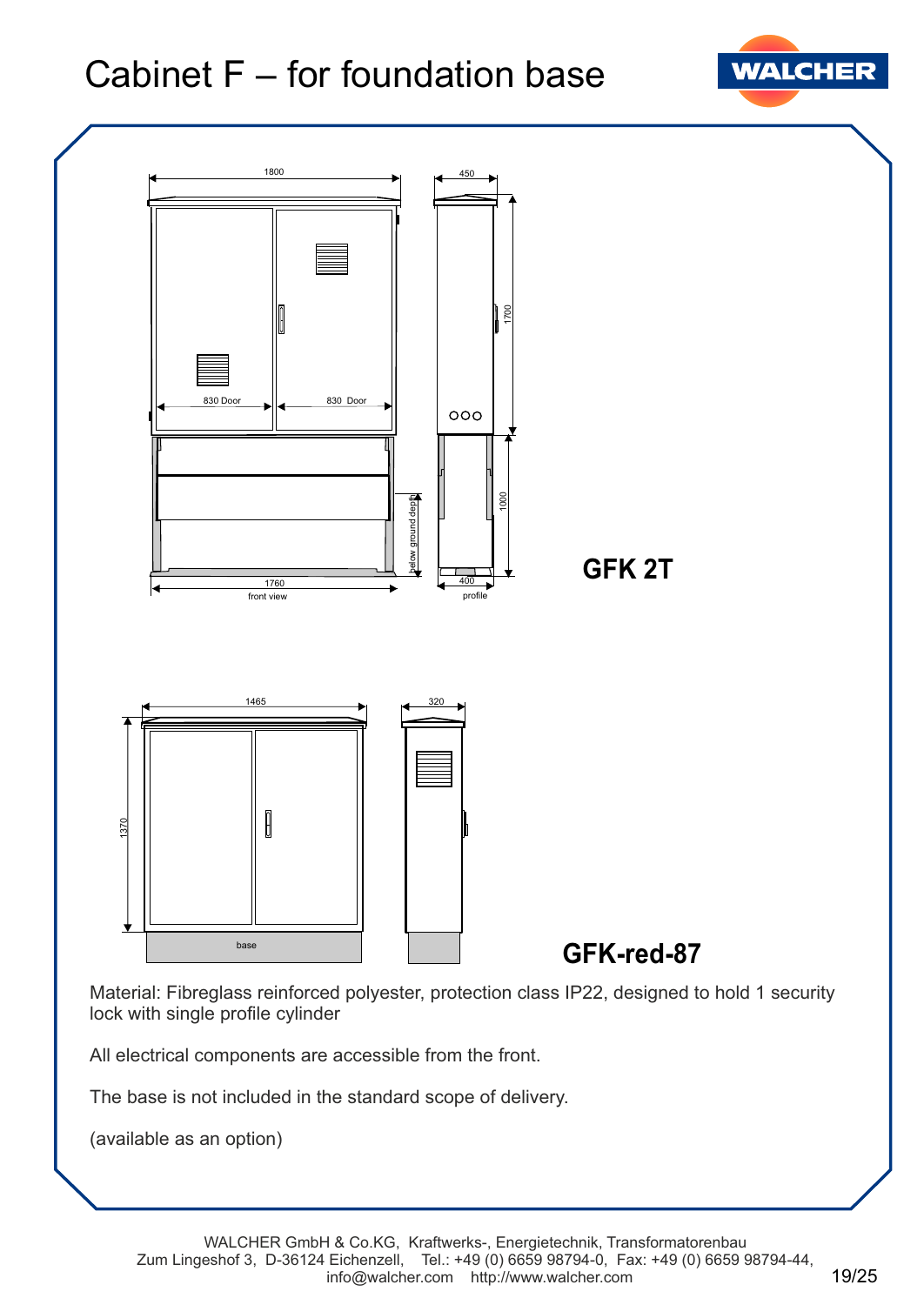![](_page_19_Picture_0.jpeg)

![](_page_19_Figure_1.jpeg)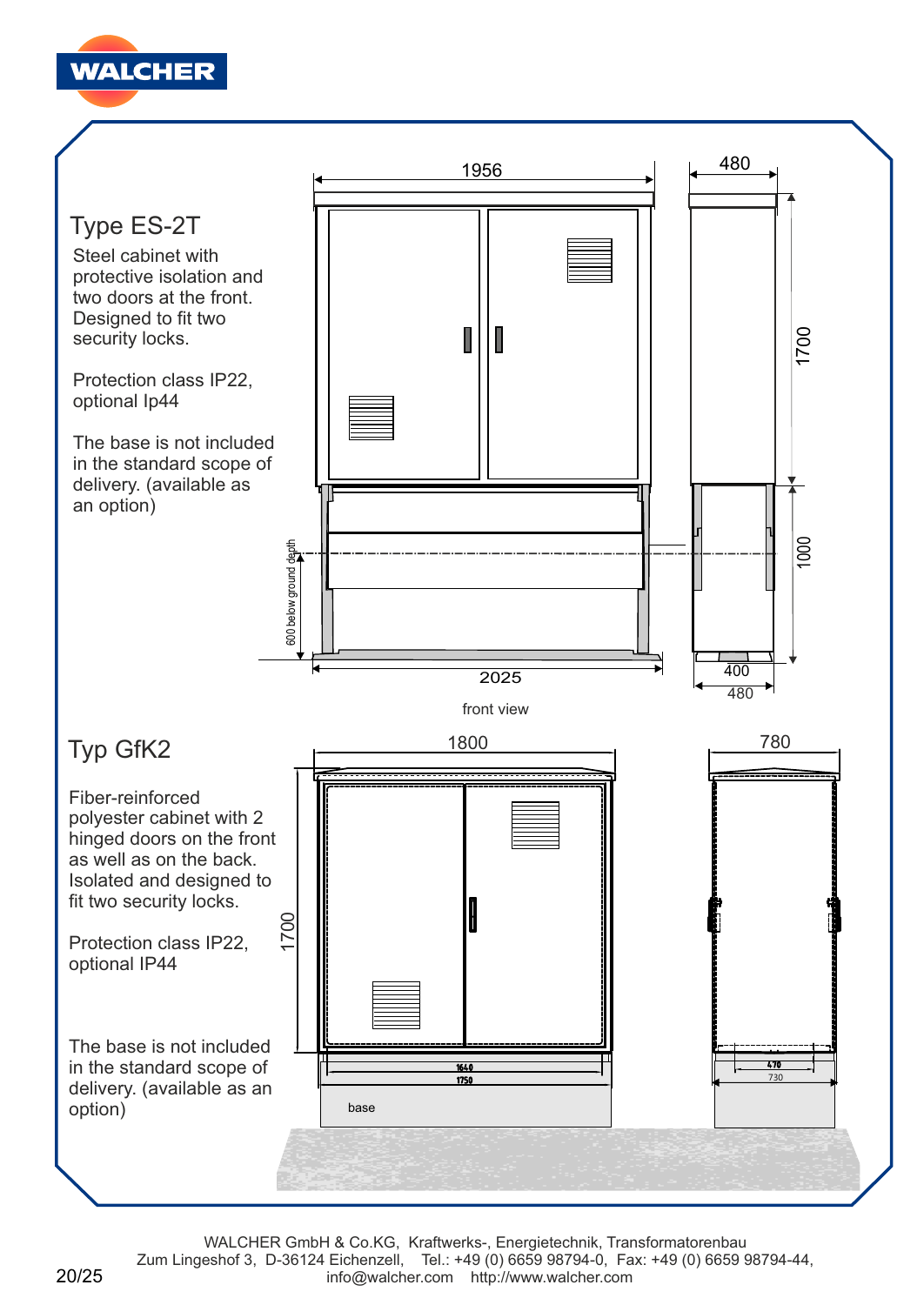# Technical data

![](_page_20_Picture_1.jpeg)

## General technical data for all voltage regulators

| Nominal voltage:                 | 3x230/400V 50-60Hz                                                           |
|----------------------------------|------------------------------------------------------------------------------|
| input and output voltage:        | see table of load dependent data                                             |
| regulation:                      | 3x single phase, with 13 voltage steps per phase                             |
| standard control range:          | $+/- 18V$ , 36V, 48V, 60V per phase                                          |
| control accuracy:                | +/- 3V, 5V, 6V, 8V according to control range                                |
| Phase = control speed $/$ phase: | typically: 0,3s max. 0,7s                                                    |
| reaction time:                   | adjustable from 0.1s to 10s (default 0.2s)                                   |
| measurement method:              | r.m.s. measurement of output voltage                                         |
| control method:                  | step switch, Walcher system                                                  |
| short circuit resistance Ik max  | 34 bis $69$ kVA = 4 kA<br>92 bis 150 kVA = $8$ kA<br>207 bis 300 kVA = 10 kA |
| locking system:                  | designed to hold a security lock with<br>a single profile cylinder           |
| standards:                       | DIN EN 60204-1, DIN EN 61439-1                                               |
| EMC directives according to:     | DIN EN 61000-6-1, DIN EN 61000-6-3                                           |
| temperature range:               | Ta = $-25^{\circ}$ C bis $+45^{\circ}$ C                                     |

![](_page_20_Picture_5.jpeg)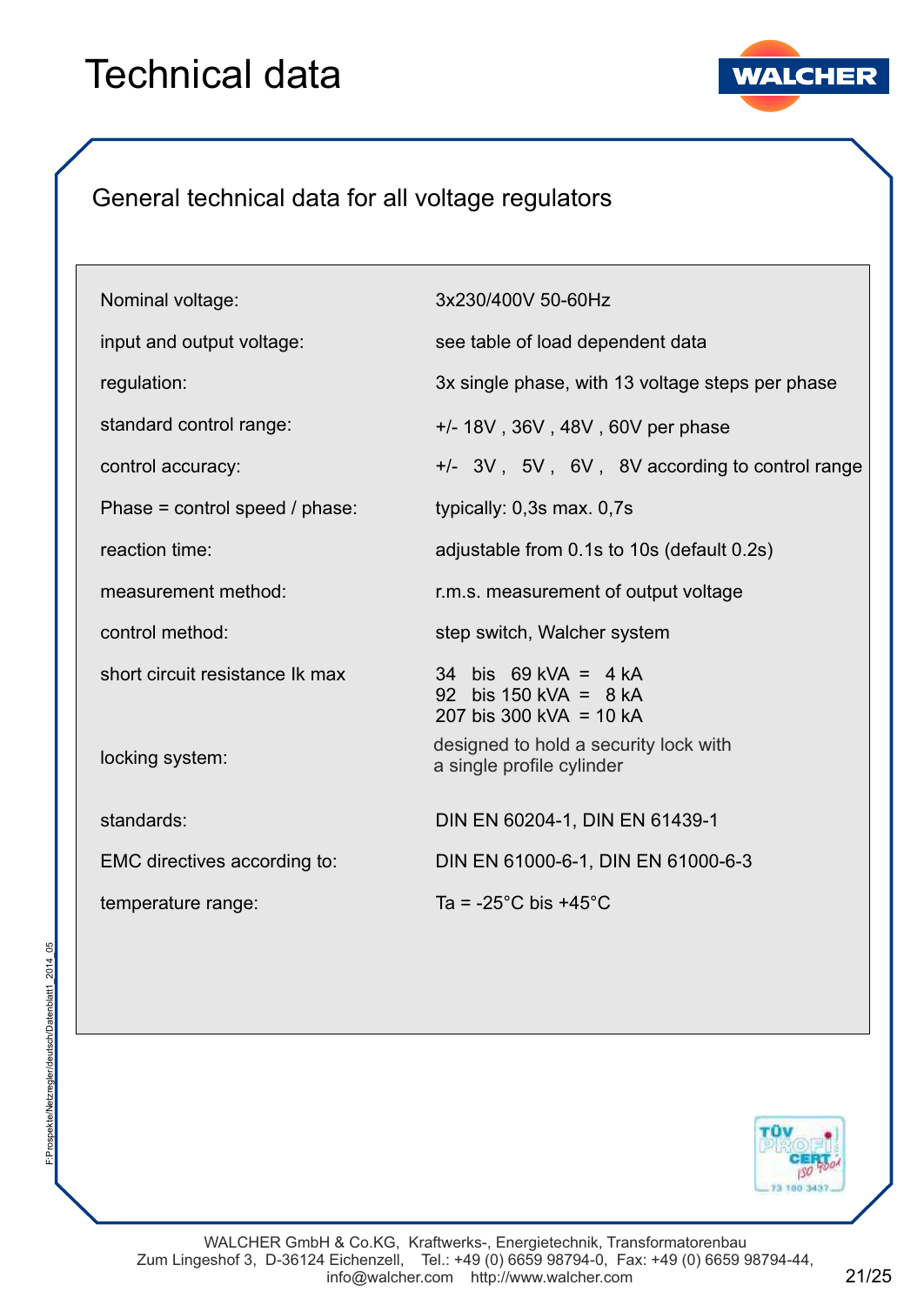![](_page_21_Picture_0.jpeg)

## Performance related characteristics for voltage regulators

|                         | control<br>range | nominal<br>power  | type<br>power | input<br>voltage  | output<br>voltage | no-load<br><b>losses</b> | nominal<br><b>load</b><br>losses | η<br>nominal<br>load | Zk *<br>[Ohm] | weight<br>[kg] |
|-------------------------|------------------|-------------------|---------------|-------------------|-------------------|--------------------------|----------------------------------|----------------------|---------------|----------------|
|                         |                  |                   |               |                   |                   |                          |                                  |                      |               |                |
| Voltage regulator 34kVA |                  |                   |               |                   |                   |                          |                                  |                      |               |                |
| WA-NRE-x34              | $(+-36V)$        | 34kVA             |               | 5.4 kVA 189-277 V | $230 + -5V$       | ca. $20W$                | 580W                             |                      | 98,3% 0,0527  | 250            |
| WA-NRE-x34              | (+-48V)          | 34kVA             | 7.2kVA        | 177-288V          |                   | 230+-6V ca. 20W          | 760W                             |                      | 97,8% 0,0527  | 285            |
| WA-NRE-x34              | $(+-60V)$        | 34kVA             | 9.0kVA        | 165-295V          | $230 + -8V$       | ca. 20W                  | 890W                             |                      | 97,4% 0,0527  | 320            |
| WA-NRE-xV34 (+48-24V)   |                  | 34kVA             |               | 7,2kVA 177-259V   | $230 + -5V$       | ca. 80W                  | 740W                             |                      | 97,7% 0,0614  | 280            |
| WA-NRE-xV34 (-48+24V)   |                  | 34 <sub>kVA</sub> |               | 7,2kVA 201-283V   | $230 + -5V$       | ca. 80W                  | 740W                             |                      | 97,7% 0,0614  | 280            |
| WA-NRE-xV34 (+64-32V)   |                  | 34 <sub>kVA</sub> |               | 9.6kVA 161-267V   | $230 + -6V$       | ca.130W                  | 1010W                            |                      | 97,1% 0,0614  | 360            |
| WA-NRE-xV34 (-64+32V)   |                  | 34 <sub>kVA</sub> |               | 9.6kVA 193-299V   |                   | 230+-6V ca.130W 1010W    |                                  |                      | 97,1% 0,0614  | 360            |

### **Voltage regulator 69kVA**

| WA-NRE-x69            | $(+-36V)$ |       | 69kVA 10,8kVA 189-277V 230+-5V ca. 20W       |                       | 960W  | 98,6% 0,0213 | - 350 |
|-----------------------|-----------|-------|----------------------------------------------|-----------------------|-------|--------------|-------|
| WA-NRE-x69            | $(+48V)$  |       | 69kVA 14,4kVA 177-288V                       | 230+-6V ca. 20W       | 1100W | 98,4% 0,0213 | 410   |
| WA-NRE-x69            | $(+-60V)$ |       | 69kVA 18,0kVA 165-295V 230+-8V ca. 20W 1300W |                       |       | 98,4% 0,0213 | 410   |
| WA-NRE-xV69 (+48-24V) |           |       | 69kVA 14,4kVA 177-259V                       | 230+-5V ca.140W 1300W |       | 98,2% 0,0249 | - 410 |
| WA-NRE-xV69 (-48+24V) |           |       | 69kVA 14,4kVA 201-283V                       | 230+-5V ca.140W 1300W |       | 98,2% 0,0249 | 490   |
| WA-NRE-xV69 (+64-32V) |           | 69kVA | 19,2kVA 161-267V                             | 230+-6V ca.180W 1460W |       | 97,9% 0,0249 | 490   |
| WA-NRE-xV69 (-64+32V) |           |       | 69kVA 19,2kVA 193-299V                       | 230+-6V ca.180W 1460W |       | 97,9% 0,0249 | 490   |

### **Voltage regulator 92kVA**

| WA-NRE-x92            | $(+-36V)$ |  | 92kVA 14,4kVA 189-277V 230+-5V ca. 20W 1150W |  |              | 98.7% 0.0159     | 410 |
|-----------------------|-----------|--|----------------------------------------------|--|--------------|------------------|-----|
| WA-NRE-x92            | $(+-48V)$ |  | 92kVA 18,0kVA 177-288V 230+-6V ca. 20W 1200W |  | 98,6% 0,0159 |                  | 410 |
| WA-NRE-x92            | $(+-60V)$ |  | 92kVA 24,0kVA 165-295V 230+-8V ca. 20W 1300W |  |              | 98,6% 0,0159     | 560 |
| WA-NRE-xV92 (+48-24V) |           |  | 92kVA 19,2kVA 177-259V 230+-5V ca.240W 1500W |  |              | 98,4% 0,0186 490 |     |
| WA-NRE-xV92 (-48+24V) |           |  | 92kVA 19,2kVA 201-283V 230+-5V ca.240W 1500W |  |              | 98,4% 0,0186 490 |     |
| WA-NRE-xV92 (+64-32V) |           |  | 92kVA 24,0kVA 161-267V 230+-6V ca.240W 1600W |  |              | 98,3% 0,0186     | 490 |
| WA-NRE-xV92 (-64+32V) |           |  | 92kVA 24,0kVA 193-299V 230+-6V ca.240W 1600W |  |              | 98,3% 0,0186 490 |     |

**\*** The short circuit impedance Zk contains ohmic and inductive components. These are calculated as follows: **Rk = Zk \* 0,96** und **Xk = Zk \* 0,28**

![](_page_21_Picture_9.jpeg)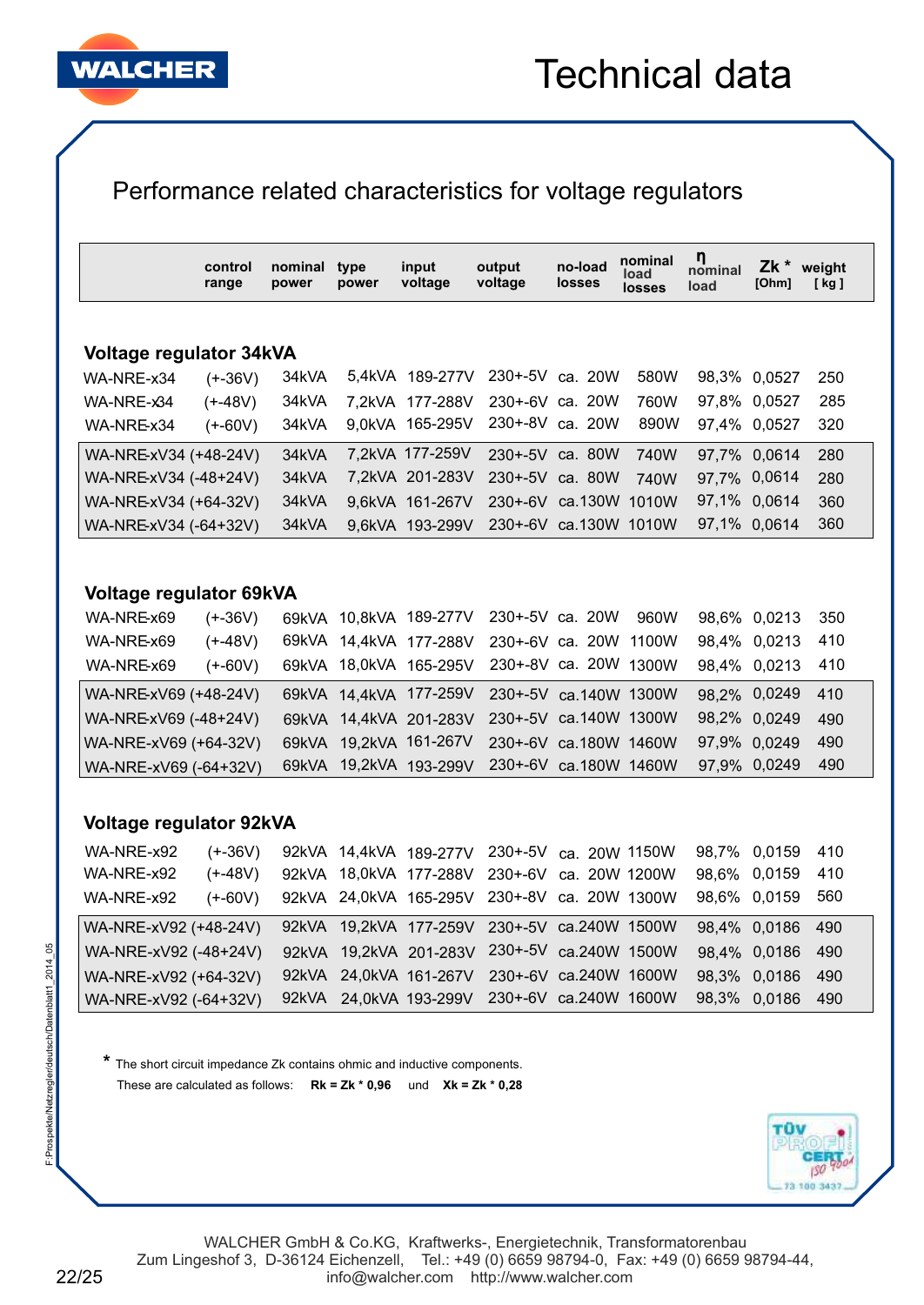![](_page_22_Picture_1.jpeg)

### Performance related characteristics for voltage regulators

|                                 | control<br>range | nominal<br>power | type<br>power | input<br>voltage | output<br>voltage                             | no-load<br><b>losses</b> | nominal<br>load<br>losses | ŋ<br>nominal<br>load | Zk *<br>[Ohm] | weight<br>[kg] |
|---------------------------------|------------------|------------------|---------------|------------------|-----------------------------------------------|--------------------------|---------------------------|----------------------|---------------|----------------|
|                                 |                  |                  |               |                  |                                               |                          |                           |                      |               |                |
| <b>Voltage regulator 150kVA</b> |                  |                  |               |                  |                                               |                          |                           |                      |               |                |
| <b>WA-NRE-x150</b>              | (+-36V).         |                  |               |                  | 150kVA 23,4kVA 189-277V 230+-5V               | ca. 40W                  | 1600W                     | 98,9%                | 0.0095        | 540            |
| <b>WA-NRE-x150</b>              | (+-48V)          |                  |               |                  | 150kVA 31,1kVA 177-288V 230+-6V ca. 40W 2050W |                          |                           |                      | 98.6% 0.0095  | 570            |
| <b>WA-NRE-x150</b>              | (+-60V)          |                  |               |                  | 150kVA 39,6kVA 165-295V 230+-8V ca. 40W 2150W |                          |                           |                      | 98,5% 0,0095  | 610            |
| WA-NRE-xV150 (+48-24V)          |                  |                  |               |                  | 150kVA 31,2kVA 177-259V 230+-5V ca.220W       |                          | 1700W                     |                      | 98,8% 0,0111  | 640            |
| WA-NRE-xV150 (-48+24V)          |                  |                  |               |                  | 150kVA 31,2kVA 201-283V 230+-5V ca.220W       |                          | 1700W                     |                      | 98,8% 0,0111  | 640            |
| WA-NRE-xV150 (+64-32V)          |                  |                  |               |                  | 150kVA 42,0kVA 161-267V 230+-6V               |                          | ca.250W 2700W             | 98.2%                | 0,0111        | 750            |
| WA-NRE-xV150 (-64+32V)          |                  |                  |               |                  | 150kVA 42,0kVA 193-299V 230+-6V ca.250W 2700W |                          |                           |                      | 98,2% 0,0111  | 750            |

#### **Voltage regulator 207kVA**

WA-NRE-x207 WA-NRE-xV207 (+48-24V) 207kVA 43,2kVA 177-259V 230+-5V ca.300W 2500W WA-**T\MEC&20OPE done h8vimply changing,bre/230V primary 290#48tions. 50W** 2250W WA-NRE-xV207 (-48+24V) 207kVA ca.300W 43,2kVA 201-283V 230+-5V WA-NRE-x207 (+-60V) WA-NRE-xV207 (+64-32V) 207kVA 57,6kVA 161-267V 230+-6V ca.300W 3000W WA-NRE-xV207 (-64+32V) 207kVA 57,6kVA 193-299V 230+-6V ca.300W 3000W 207kVA 32,4kVA 189-277V 230+-5V ca. 50W 1900W 99,0% 0,0062 715 207kVA ca. 50W 54,0kVA 165-295V 230+-8V 98,8% 865 0,0072 2500W 98,9% 770 0,0062 98,8% 865 0,0072 2800W 98,6% 770 0,0062 98,6% 883 0,0072 98,6% 883 0,0072

### **Voltage regulator 300kVA**

WA-NRE-x300 (+-36V) WA-NRE-xV300 (+48-24V) WA-NRE-x300 (+-48V) WA-NRE-xV300 (-48+24V) 300kVA  62,5kVA 201-283V 230+-5V ca.240W 3300W WA-NRE-x300 (+-60V) WA-NRE-xV300 (+64-32V) 300kVA 83,3kVA 161-267V 230+-6V ca.240W 5400W 98,2% 0,0047 1070 WA-NRE-xV300 (-64+32V) 300kVA 83,3kVA 193-299V 230+-6V ca.240W 5400W 98,2% 0,0047 1070 300kVA 47,0kVA 189-277V 230+-5V ca. 60W 2500W 99,1% 0,0041 735 300kVA 62,5kVA 177-259V 230+-5V ca.240W 300kVA 62,5kVA 177-288V 230+-6V ca. 60W 4100W 98,6% 0,0041 860 300kVA ca. 60W 78,2kVA 165-295V 230+-8V 3300W 98,9% 0,0047 903 98,9% 0,0047 903 5500W 98,2% 1040 0,0041

**\*** The short circuit impedance Zk contains ohmic and inductive components. These are calculated as follows: **Rk = Zk \* 0,96** und **Xk = Zk \* 0,28**

![](_page_22_Picture_9.jpeg)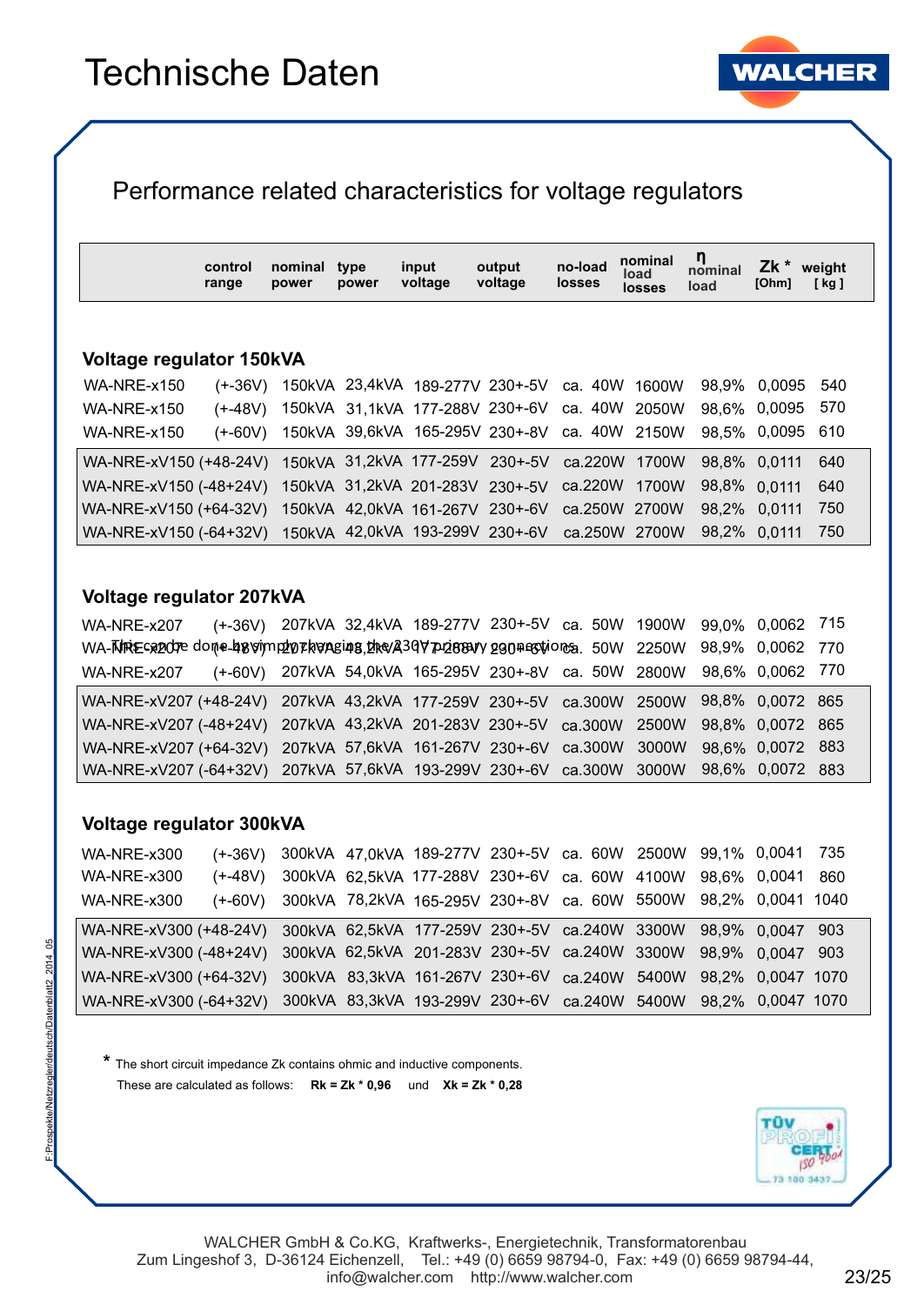![](_page_23_Picture_0.jpeg)

# Pre amplifier 20/34V WA-NVK-69

![](_page_23_Figure_2.jpeg)

Usually, the pre amplifier is used to increase the voltage at the beginning of the line. The increased voltage then will be reduced by the voltage regulator again. For predominant loads due to PV-systems, it can make sense to reduce the voltage.

This can be done by simply changing the 230V primary connections.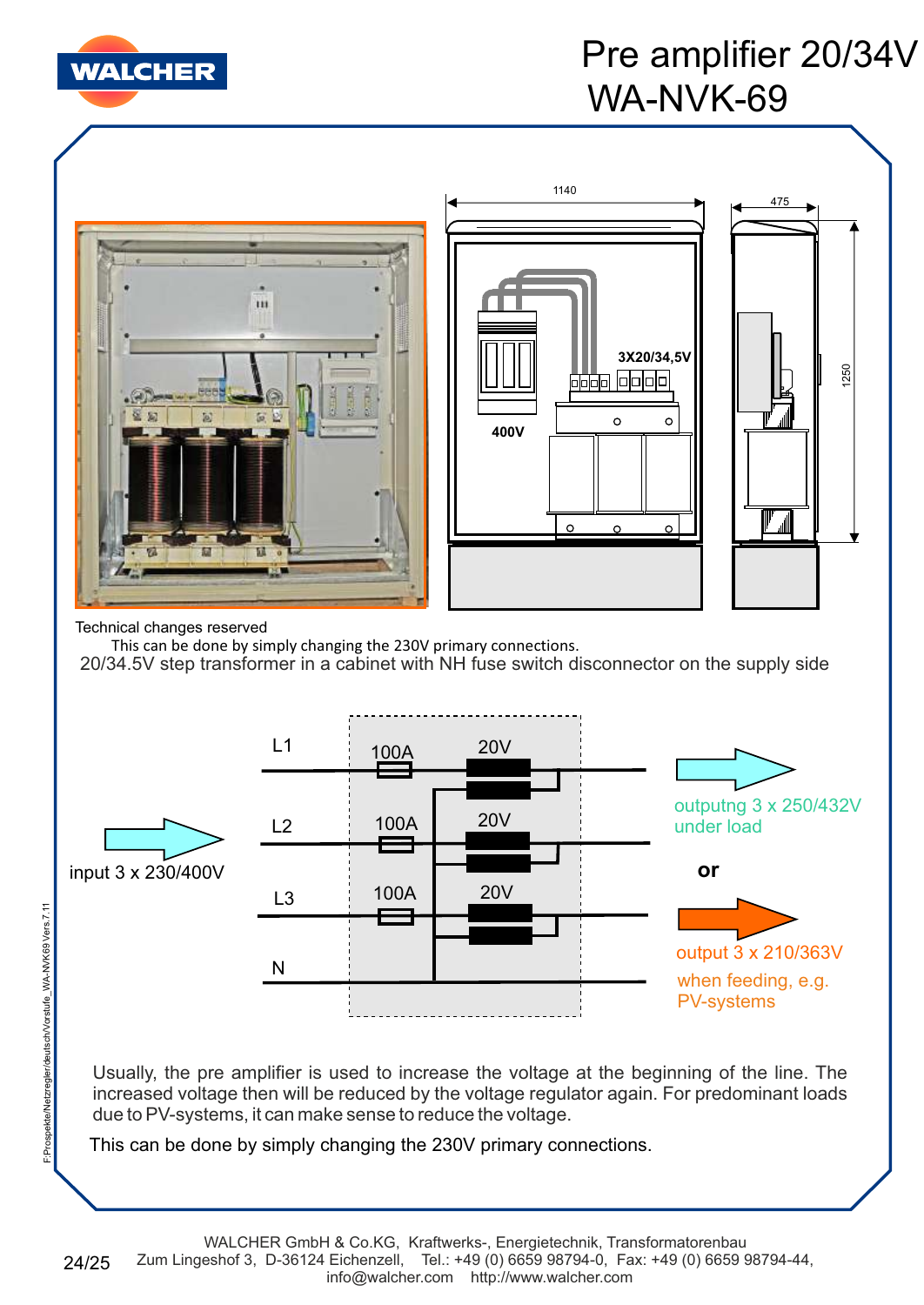# Mains transformer 95 WA-NTF

![](_page_24_Picture_1.jpeg)

![](_page_24_Picture_2.jpeg)

![](_page_24_Figure_3.jpeg)

1140

![](_page_24_Figure_4.jpeg)

### **950V mains transformer in a cabinet with protection on the 400V side**

950V mains transformers are used to reduce voltage dips to about  $\frac{1}{4}$  for long spur lines. Especially when symmetrical loads and three-phase consumers can be assumed and the consistent voltage dip is not disturbing, the 950V line can be an alternative to voltage regulators or a reinforced spur line.

However, it should be considered, that the short-term price advantage can be exhausted quickly, considering the higher own consumption and higher mounting costs compared to a voltage regulator.

The consistent voltage dip should be considered during planning.

Technical changes reserved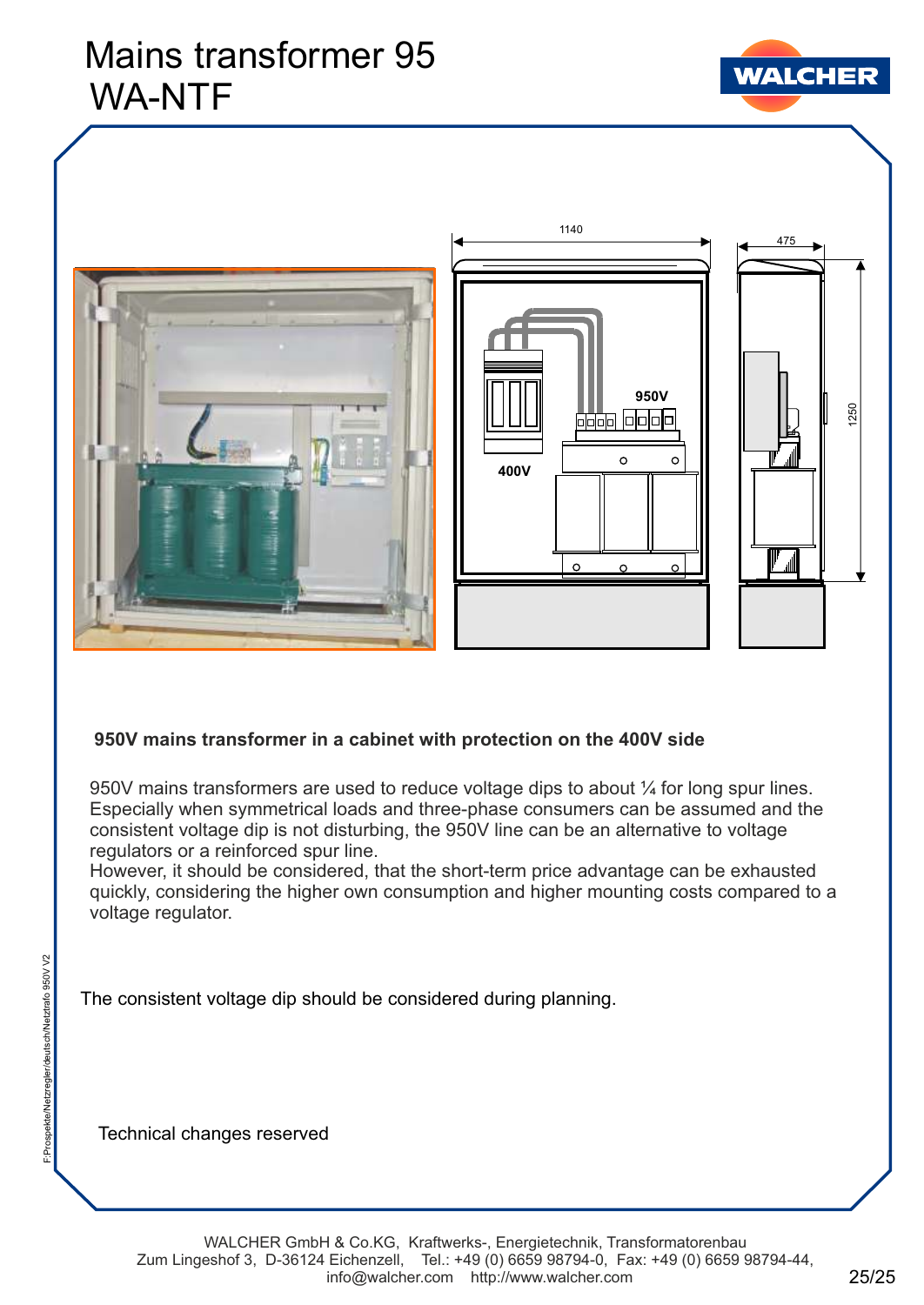![](_page_25_Picture_0.jpeg)

# Production programme

![](_page_25_Figure_2.jpeg)